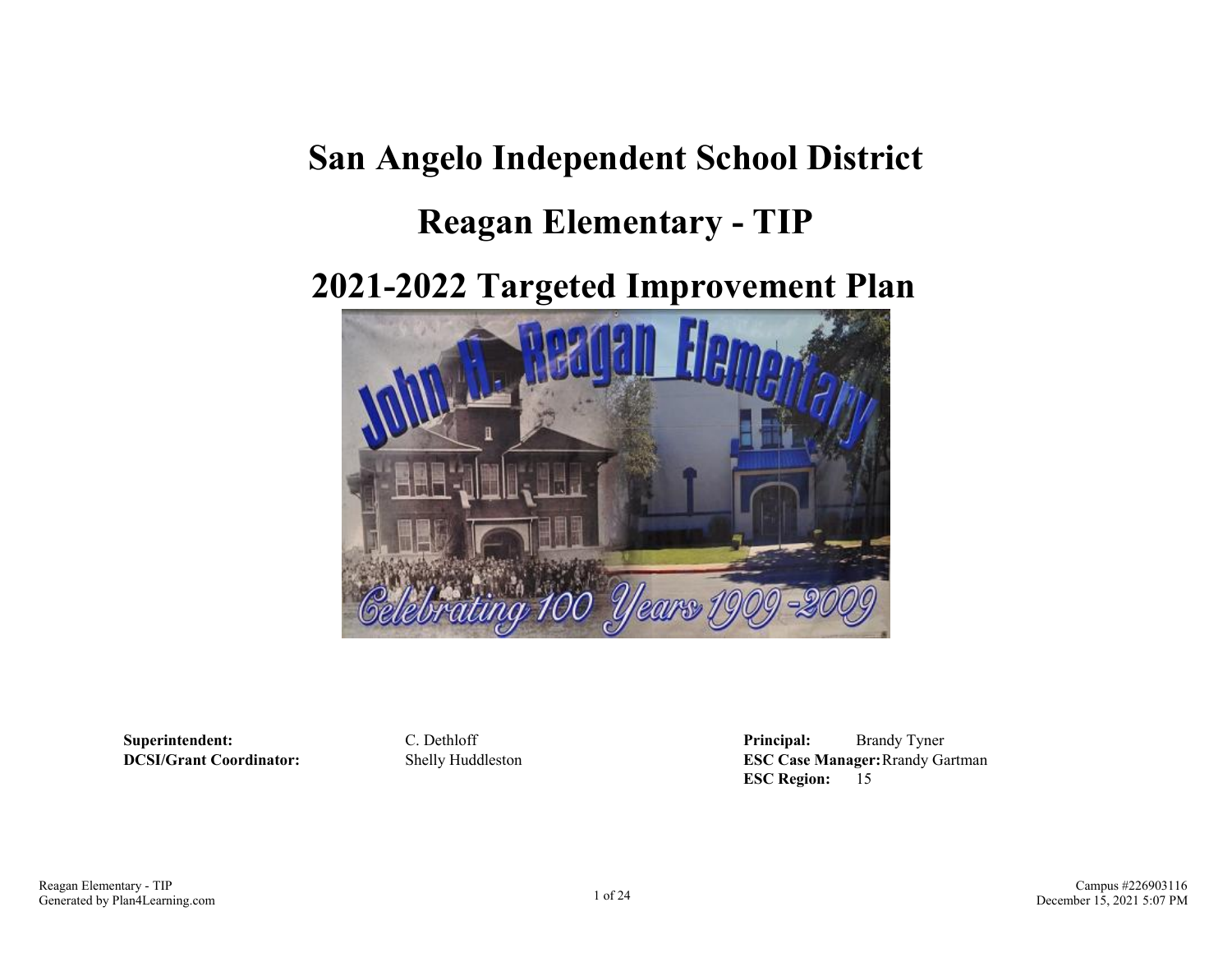### **Assurances**

### **DCSI/Grant Coordinator**

I, the District Coordinator of School Improvement/Grant Coordinator, attest that I will provide or facilitate the provision of all the necessary district-level commitments and support mechanisms to ensure the successful implementation of the Targeted Improvement Plan for this campus. I understand I am responsible for the implementation of all intervention requirements. If I am the principal supervisor, I understand I am responsible for ensuring the principal carries out the plan elements as indicated herein.

**Signature:** Shelly Huddleston

### **Principal Supervisor**

I, as supervisor of the principal for this campus, attest that I will coordinate with the DCSI/Grant Coordinator to provide or facilitate the provision of all the necessary district-level commitments and support mechanisms to ensure the principal I supervise can achieve successful implementation of the Targeted Improvement Plan for this campus. I understand I am responsible for ensuring the principal carries out the plan elements as indicated herein.

**Signature:** Shelly Huddleston

### **Principal**

I, as principal for this campus, attest that I will coordinate with the DCSI/Grant Coordinator (and my supervisor, if they are not the same person) to use the district-provided commitments and support mechanisms to ensure the successful implementation of the Targeted Improvement Plan for this campus. I agree to carry out the plan elements as indicated herein.

**Signature:** Brandy Tyner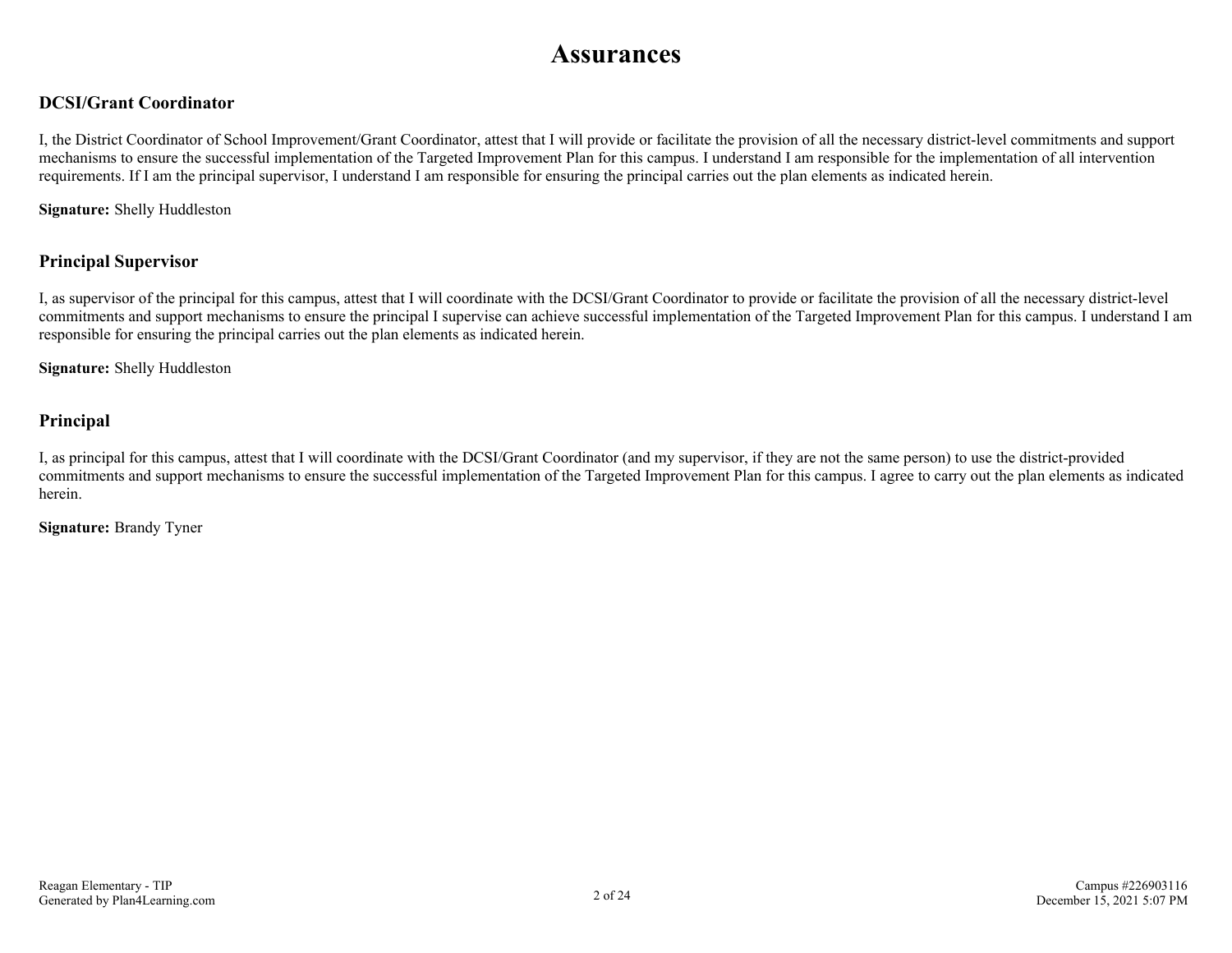## **Data Analysis**

### **Domain 1**

**Domain 1: What accountability goal has your campus set for this year? Be sure to include how you determined the goal for each domain and how these goals will impact your overall Accountability Rating.**

Domain 1

Our Domain 1 goal is to get to 65% approaches, 36% meets, and 12% masters which would result in an overall Domain 1 score of 65 or a D.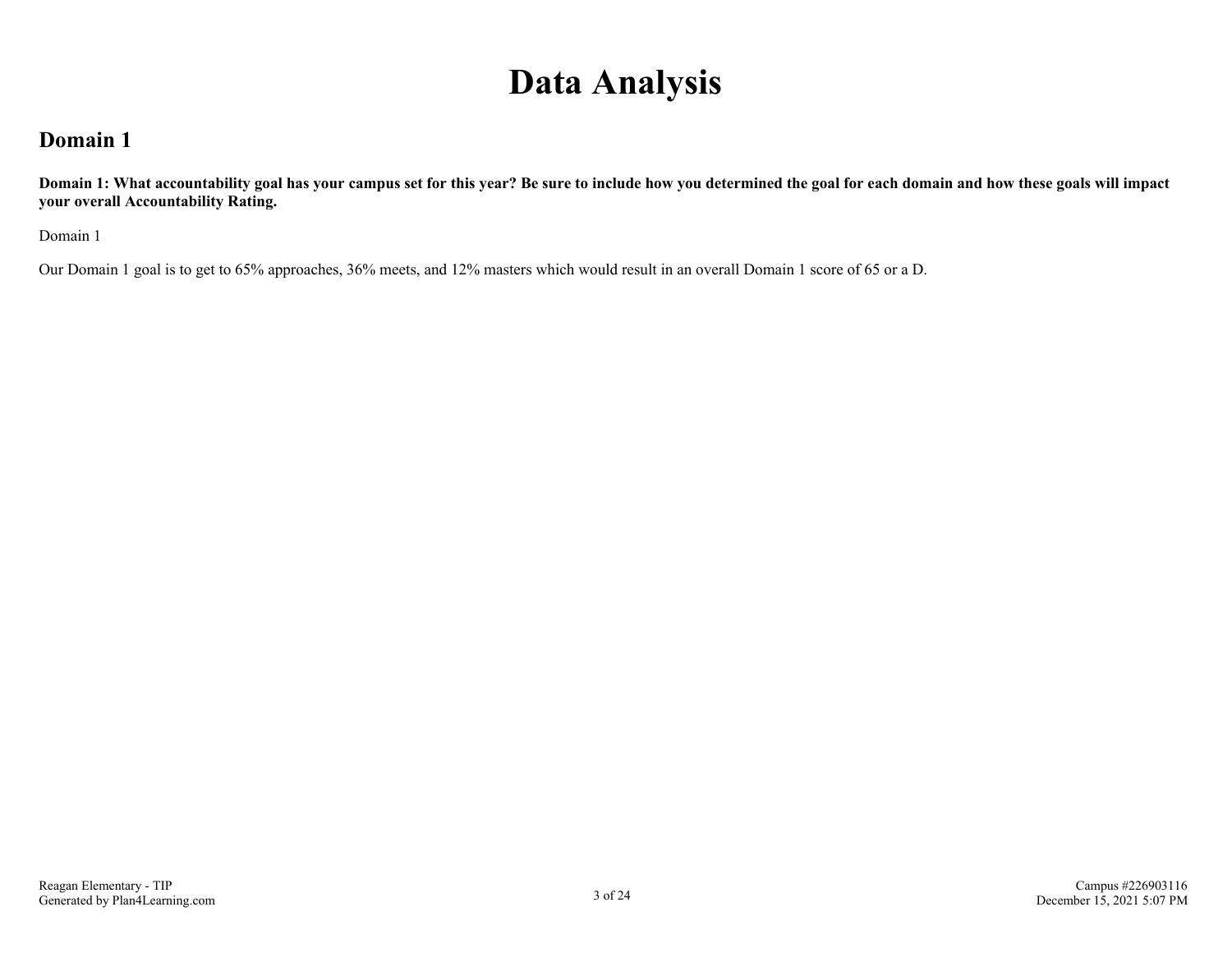### **Domain 2A or 2B**

**Domain 2A or 2B: What accountability goal has your campus set for this year? Be sure to include how you determined the goal and how these goals will impact your overall Accountability Rating.**

Domain 2a

Our goal is to focus on 2A-Student Academic Growth. We need to be at a 70% in order to reach a C rating in the domain.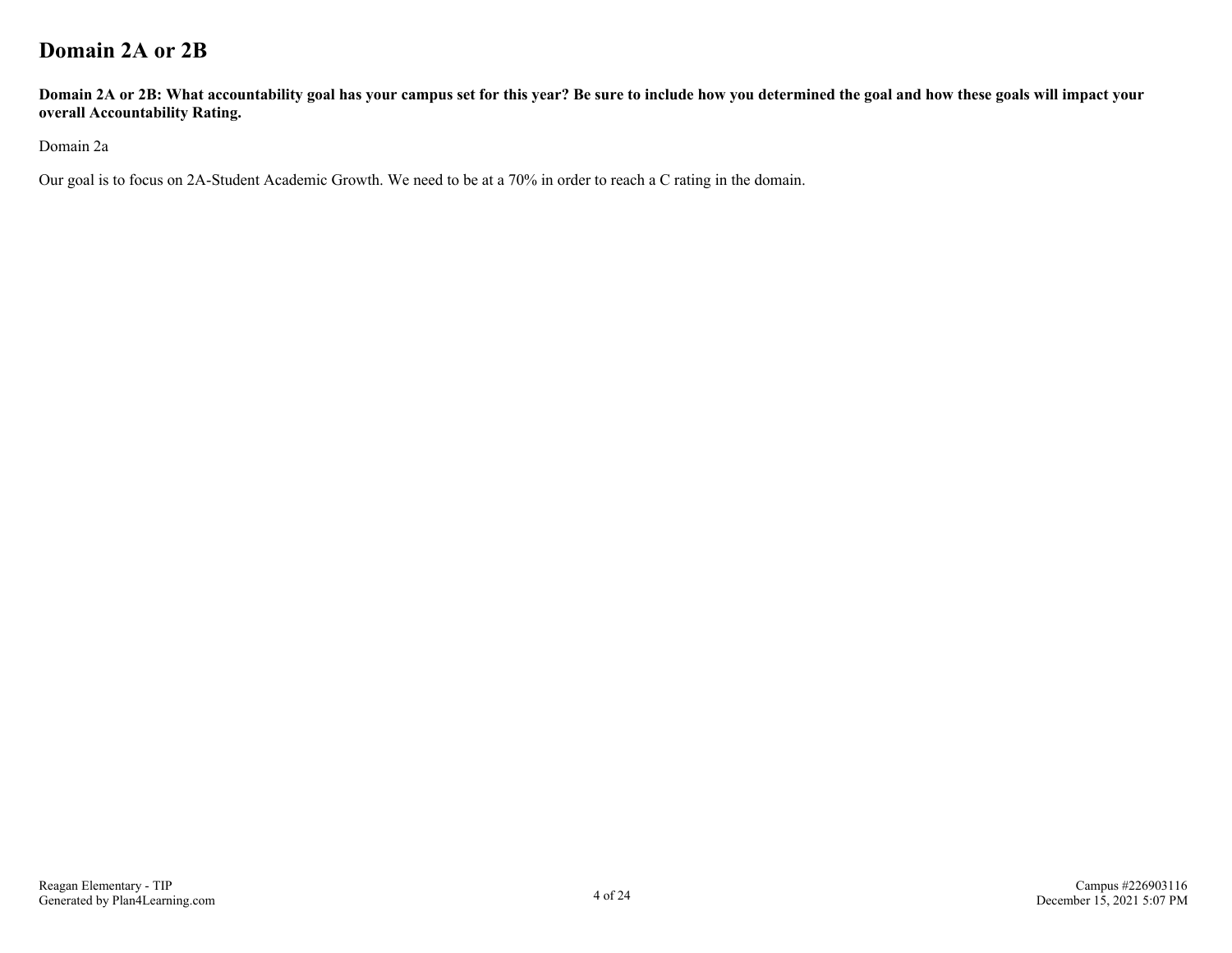### **Domain 3**

**Domain 3: What accountability goal has your campus set for this year? Be sure to include how you determined the goal for each domain and how these goals will impact your overall Accountability Rating.**

Domain 3

Our goal for Domain 3-Closing the gap is 14/30 targets. This will give us a 72 component score, and a rating of a C in Domain 3.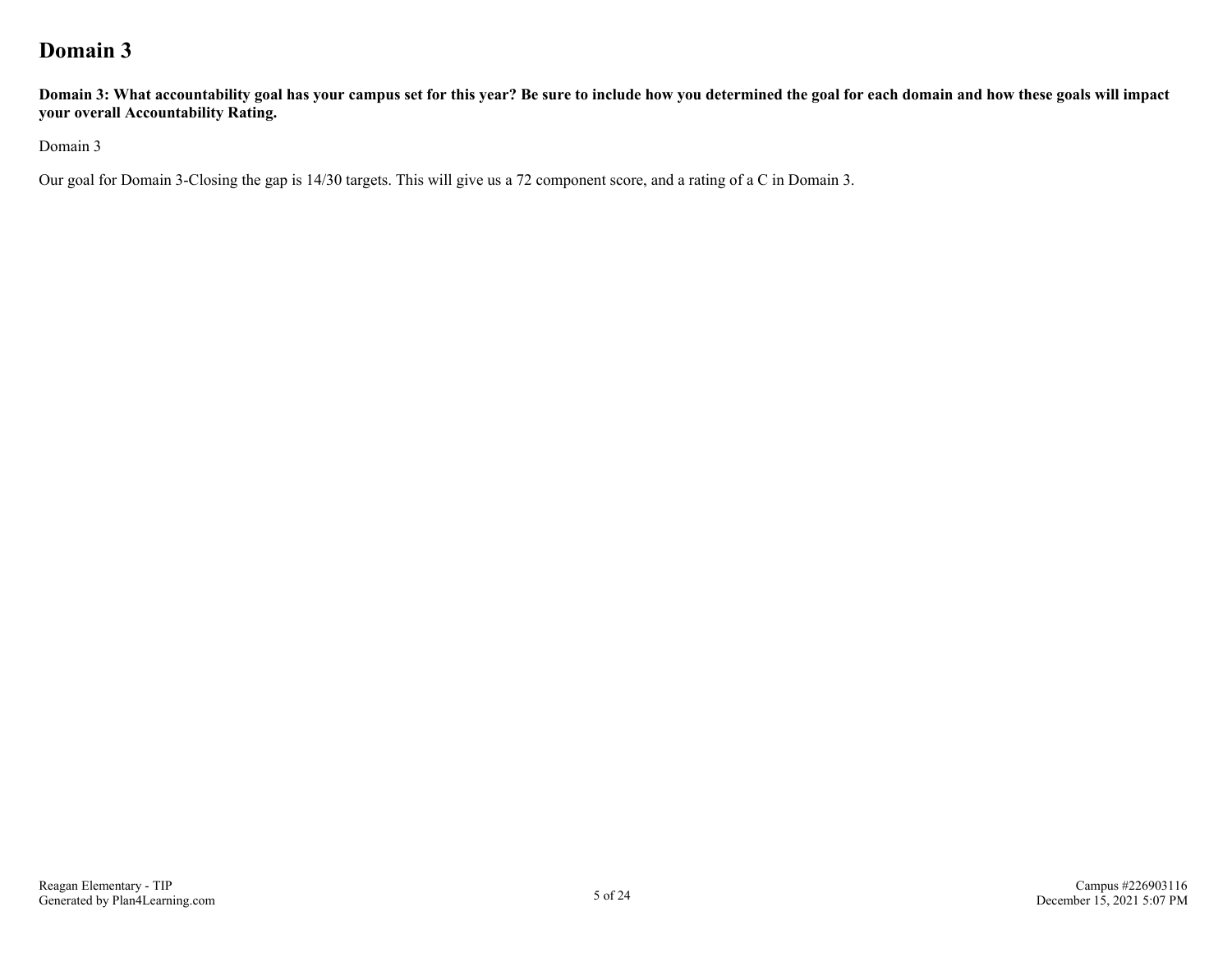### **Subject Areas and Student Groups**

#### **Which subjects are a focus this year when thinking about student performance? Why have you identified these specific subject areas? What is the intended impact on your accountability domain scores?**

We are focused on Math and Reading with our all student group. We have seen a decline in student achievement in the previews two years. Focusing on our all student in both reading and math will help us sustain C domain score.

#### **Which student group outcomes are you targeting in these goals? What is the intended impact on your accountability domain scores?**

We also need to monitor and focus on our Economically Disadvantaged sub-population in both reading and math. We did not meet target goals in either subject. If we target this subpopulation, we will impact all three Domains.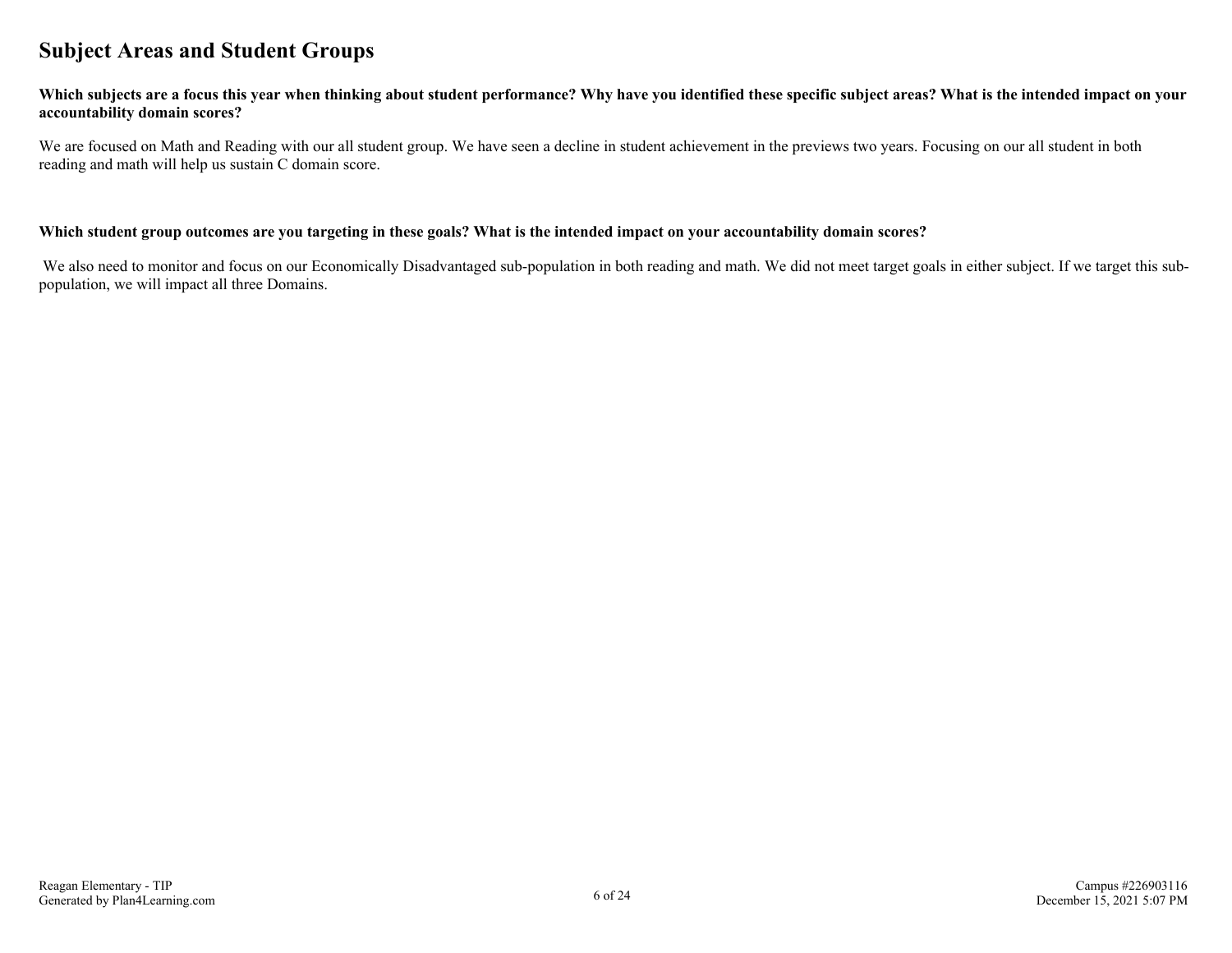## **Essential Actions**

**Essential Action : Develop campus instructional leaders with clear roles and responsibilities. Implementation Level: Planning for Implementation** 

**Essential Action : Recruit, select, assign, induct and retain a full staff of highly qualified educators. Implementation Level: Beginning Implementation** 

**Essential Action : Compelling and aligned vision, mission, goals, values focused on a safe environment and high expectations. Implementation Level: Partial Implementation** 

**Essential Action : Daily use of high-quality instructional materials aligned to instructional planning calendars and interim and formative assessments. Implementation Level: Partial Implementation** 

**Essential Action : Effective classroom routines and instructional strategies. Implementation Level: Partial Implementation** 

**Essential Action : Data-driven instruction. Implementation Level: Beginning Implementation**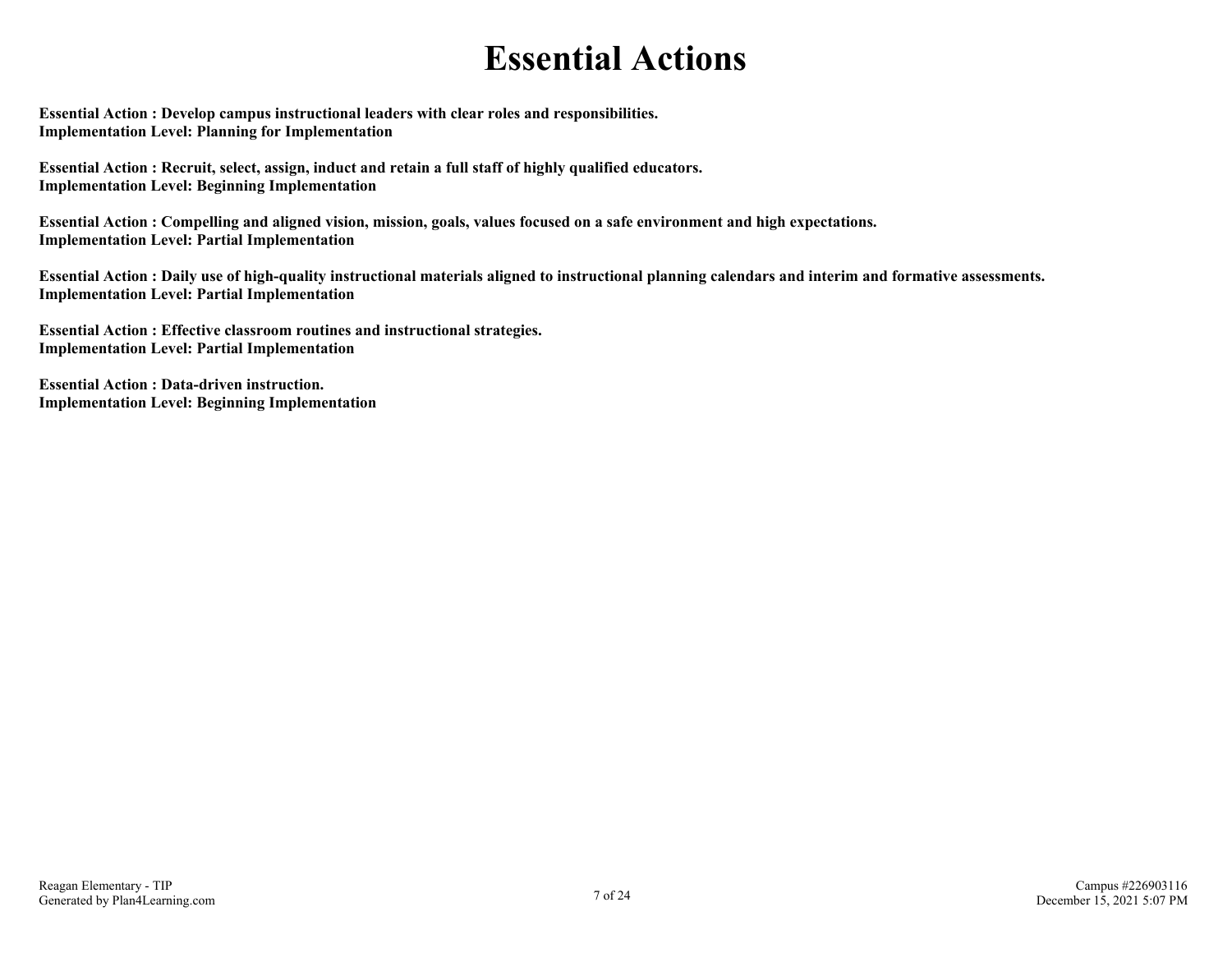## **Cycles**

### **Cycle 1 - (Sept – Nov)**

**Did you achieve your student performance data goals? Why or why not?:** We did not achieve our student performance data goals for cycle 1. We feel like this is due to the COVID slide and students missing instruction- many were virtual and need time to catch up. We met the domain 3 focus goals for growth.

**1. Essential Action 1.1:** Develop campus instructional leaders with clear roles and responsibilities.

#### **Implementation Level:** Planning for Implementation

**Rationale:** As the campus instructional leader, we need to evaluate our systems and structures in order to strengthen our leadership for needs of our school community.

#### **Who will you partner with?:** VIP

**How will you build capacity in this Essential Action?** We will clearly define the roles and responsibilities of all campus leaders to include scheduled time for observations/feedback of classroom instruction, PLCs, and key data meetings, and meet weekly with the DCIS, The Director of Campus Academic Success, or Engage2Learn for leadership coaching.

**How will you communicate these priorities to your stakeholders? How will you create buy-in?:** The CLT committee will be involved in the process of defining clear roles and responsibilities of those in leadership roles. We will share these roles and responsibilities with staff to gather feedback. rationale will be shared at Campus Improvement team meetings as well as at the public meeting when discussing accountability results.

**Desired Annual Outcome:** Members of the CLT will observe instruction, provide meaningful feedback, review lesson plans, and provide lesson plan feedback in targeted areas of improvement on a weekly basis 80% of the time.

**District Commitment Theory of Action:** If the district provides opportunities for ongoing support and coaching of principals and members of the CLT, then campus leadership will have the tools they need to support teachers on a consistent basis, thereby improving student outcomes.

**Desired 90-day Outcome:** Members of the CLT will have a shared vision to observe classroom instruction and debrief observations weekly 70% of the time.

**District Actions:** If San Angelo ISD provides ongoing support and coaching of the campus leaders, then leaders will be able to implement clear, written, transparent roles and responsibilities and core leadership tasks (Including observations, debriefs, and leadership team meetings) that are scheduled on weekly calendars.

#### **Did you achieve your 90 day outcome?:** Yes

Why or why not?: Campus leadership roles were clearly defined and the work was calendared for each leader including scheduled time for classroom observations/feedback of classroom instruction, PLCs, and key data meetings.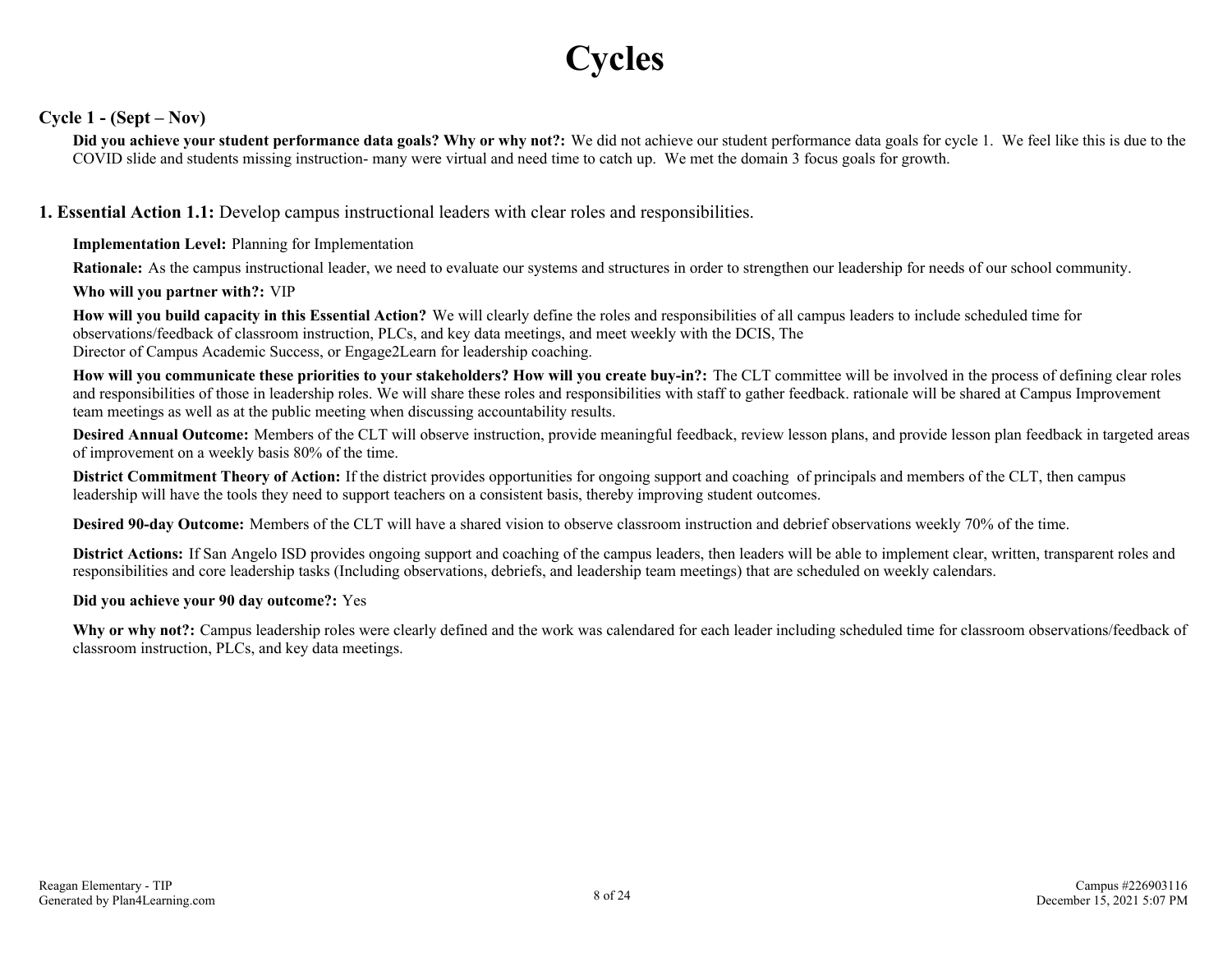| <b>Step 1 Details</b>                                                                                                                                                                                                                                                                                                                                                                                                                                                                                                                                                                                                                                                                                                                                                                                                                                                                         | <b>Formative Reviews</b>                                                                                                                                                 |  |  |  |  |
|-----------------------------------------------------------------------------------------------------------------------------------------------------------------------------------------------------------------------------------------------------------------------------------------------------------------------------------------------------------------------------------------------------------------------------------------------------------------------------------------------------------------------------------------------------------------------------------------------------------------------------------------------------------------------------------------------------------------------------------------------------------------------------------------------------------------------------------------------------------------------------------------------|--------------------------------------------------------------------------------------------------------------------------------------------------------------------------|--|--|--|--|
| Action Step 1: The principal and CLT will put a system in place to track classroom observation data and<br>follow a schedule for leadership observations.<br>Leadership will track the weekly calendar and adjust weekly by including make-up time in the schedule to<br>ensure all staff has observation/feedback of classroom instruction.<br>Evidence Used to Determine Progress: The CLT will follow the updated classroom<br>observation schedules to monitor classroom instruction. They will meet weekly to reflect on<br>classroom observation data and determine areas to focus on for improvement.<br>Person(s) Responsible: Principal, AP, Instructional Coach<br><b>Resources Needed: Observation Notes; Master Schedule</b><br><b>Addresses an Identified Challenge: Yes</b><br>Start Date: August 17, 2021 - Frequency: Weekly - Evidence Collection Date: November 30,<br>2021 | <b>Progress toward Action Steps: Significant Progress</b><br>Necessary Adjustments/Next Steps: We will continue using the<br>system put in place for this action.        |  |  |  |  |
| <b>Step 2 Details</b>                                                                                                                                                                                                                                                                                                                                                                                                                                                                                                                                                                                                                                                                                                                                                                                                                                                                         | <b>Formative Reviews</b>                                                                                                                                                 |  |  |  |  |
| Action Step 2: The CLT will develop a clear, written, and measurable performance observation.<br>Evidence Used to Determine Progress: Weekly classroom observation form and PL evidence<br>Person(s) Responsible: Principal, AP, Instructional Coach<br><b>Resources Needed: Observation form</b><br>Addresses an Identified Challenge: No<br>Start Date: August 17, 2021 - Frequency: Weekly - Evidence Collection Date: November 30,<br>2021                                                                                                                                                                                                                                                                                                                                                                                                                                                | <b>Progress toward Action Steps: Met</b><br>Necessary Adjustments/Next Steps: We will continue using the<br>observation form created for this action.                    |  |  |  |  |
| <b>Step 3 Details</b>                                                                                                                                                                                                                                                                                                                                                                                                                                                                                                                                                                                                                                                                                                                                                                                                                                                                         | <b>Formative Reviews</b>                                                                                                                                                 |  |  |  |  |
| Action Step 3: The CLT will develop meeting protocols that focus on student data and classroom evidence. Progress toward Action Steps: Significant Progress<br>Evidence Used to Determine Progress: The CLT will develop meeting protocols that focus on<br>student data and classroom evidence.<br>Person(s) Responsible: CLT<br><b>Resources Needed: Agendas for meetings</b><br>Addresses an Identified Challenge: No<br>Start Date: August 17, 2021 - Frequency: Ongoing - Evidence Collection Date: November<br>30, 2021                                                                                                                                                                                                                                                                                                                                                                 | Necessary Adjustments/Next Steps: We will continue using the<br>agendas that include the protocols that focus on student data and<br>classroom evidence at our meetings. |  |  |  |  |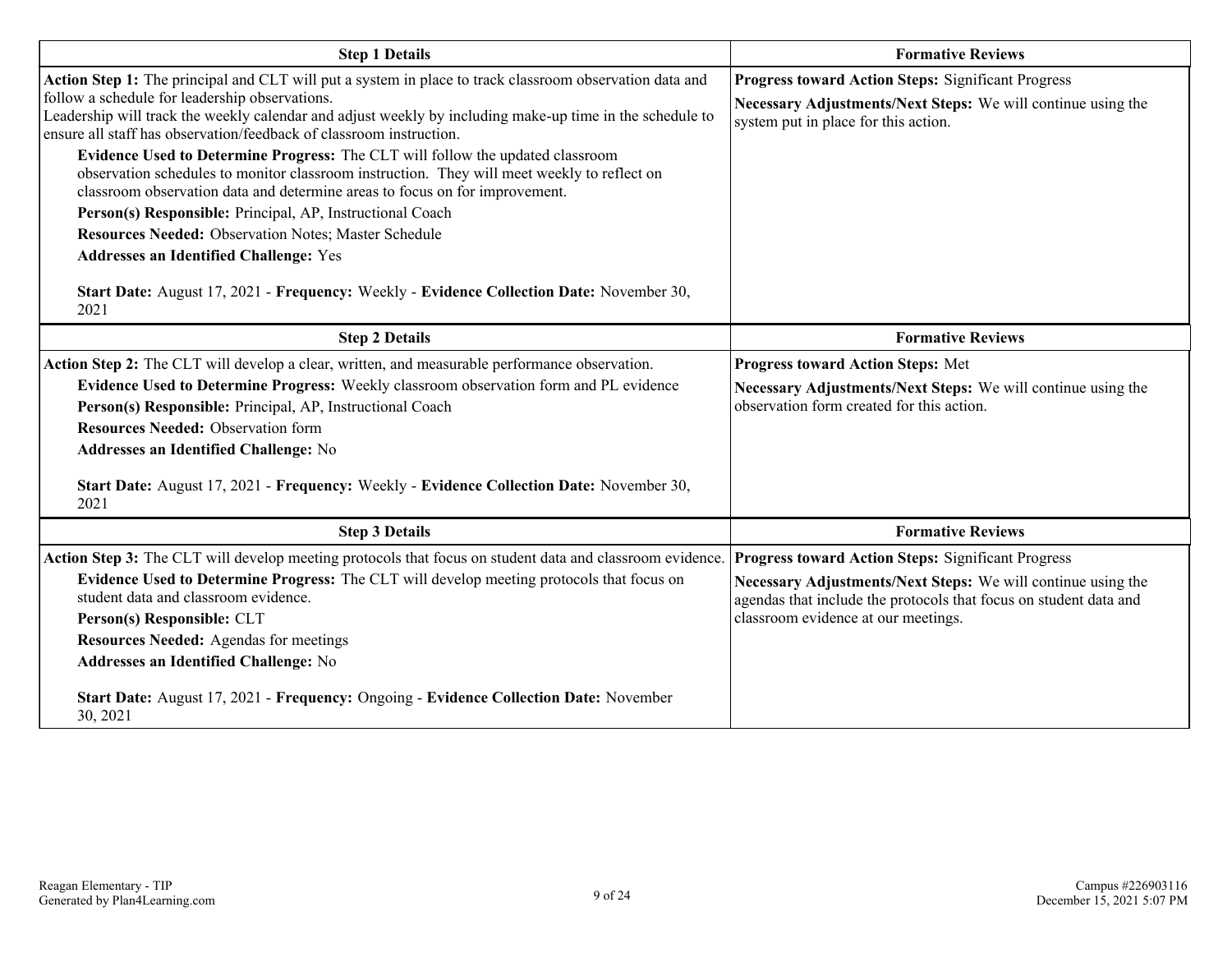| <b>Step 4 Details</b>                                                                               | <b>Formative Reviews</b>                                    |  |  |  |  |
|-----------------------------------------------------------------------------------------------------|-------------------------------------------------------------|--|--|--|--|
| Action Step 4: The CLT will participate in leadership coaching with a Vetted Improvement Provider.  | <b>Progress toward Action Steps: Significant Progress</b>   |  |  |  |  |
| <b>Evidence Used to Determine Progress: Engage2Learn Badges</b>                                     | Necessary Adjustments/Next Steps: We will continue coaching |  |  |  |  |
| Person(s) Responsible: CLT, Engage2Learn Coach, Campus Academic Success Coach                       | throughout the year.                                        |  |  |  |  |
| Resources Needed: Coaching Agenda, ESuite                                                           |                                                             |  |  |  |  |
| <b>Addresses an Identified Challenge: None</b>                                                      |                                                             |  |  |  |  |
| Start Date: August 17, 2021 - Frequency: Ongoing - Evidence Collection Date: November<br>30, 2021   |                                                             |  |  |  |  |
| Funding Sources: Coaching for CLT members - 6200-Professional and contracted services -<br>\$21,031 |                                                             |  |  |  |  |

**What challenges do you think you'll encounter in achieving desired campus or student outcomes for this cycle?:** When staff is out and the observations scheduled need to be adjusted, it can be a challenge to find a time that fits the leadership calendar each week. .

**What specific action steps address these challenges?:** Action Step 1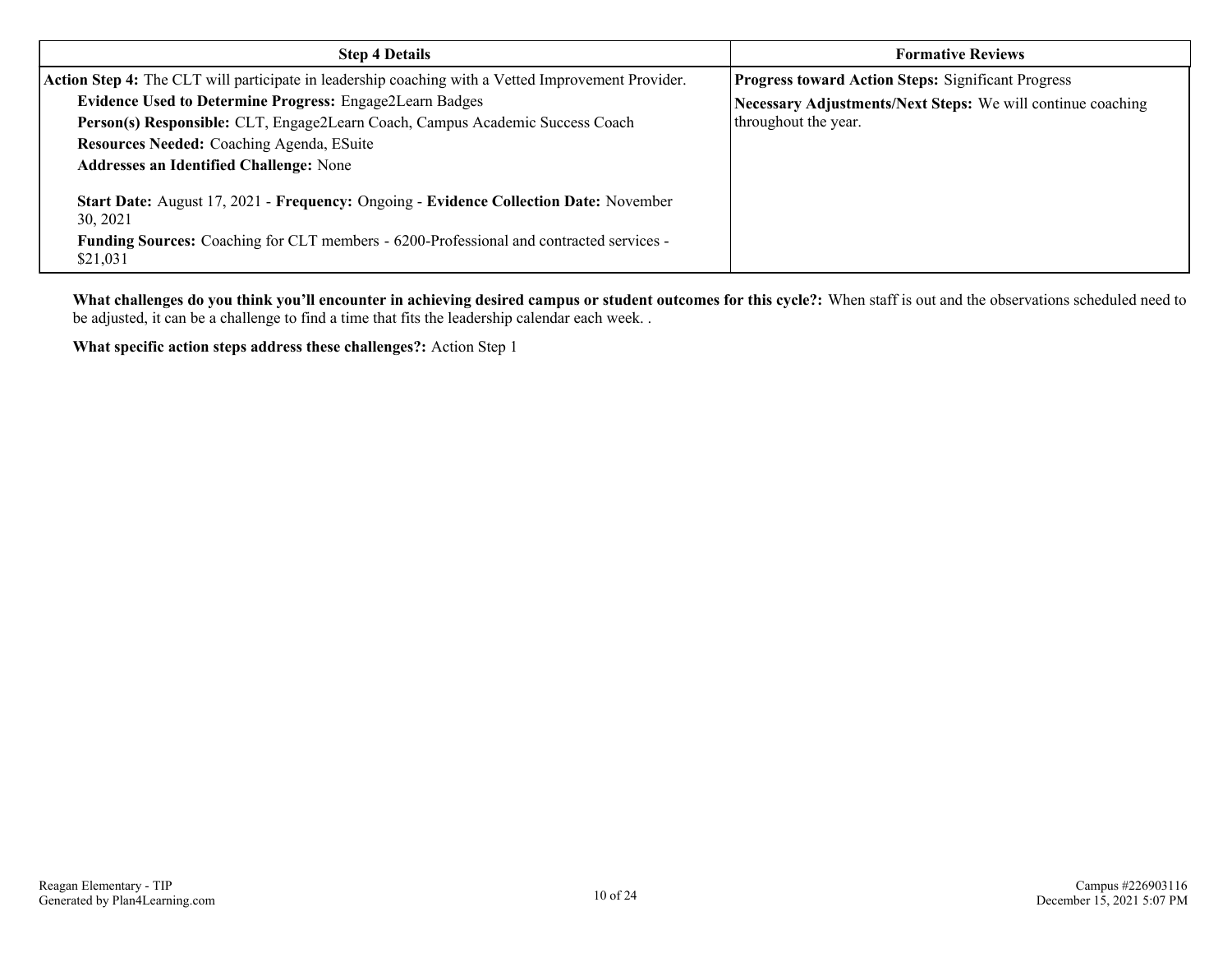**Cycle 1 - (Sept – Nov)**

### **2. Essential Action 5.3:** Data-driven instruction.

**Implementation Level:** Beginning Implementation

**Rationale:** We need to build capacity when analyzing data to help us determine the root cause of student learning gaps when students are struggling to learn a concept. **Who will you partner with?:** VIP

**How will you build capacity in this Essential Action?** We will attend calendared weekly meetings to support the lesson planning cycle. These meetings will focus on unpacking standards and evaluating student products.

**How will you communicate these priorities to your stakeholders? How will you create buy-in?:** These priorities will be shared through campus updates, and in the PLC overview and schedules. The essential actions and rationale will be shared at Site Base Team meetings, and this plan will be posted on the district website. The administrative team will guide and model the planning process with each PLC team as the standard for well planned rigorous lessons. Teachers will see the evidence of well planned lessons in their improved data.

**Desired Annual Outcome:** Students will make academic progress. Teachers will identify gaps, plan the reteach, and follow through with instructional plans 90 % of the time.

**District Commitment Theory of Action:** If San Angelo ISD supports the structure for PLCs in order to create assessments, and provides resources such as NWEA & MAP testing, Next Steps in Guided Reading, and mClass, then teachers will be able to track student growth, adjust instruction to meet all student needs, and set individual student progress goals.

**Desired 90-day Outcome:** To have 3 data points in order to compare during the cycles data dig including MAP, NSGRA, MClass and formative assessments. Teachers will know the data on their students and plan instruction to meet the needs of all students based on the data 80% of the time.

**District Actions:** If San Angelo ISD will provide access to a high-quality aligned district curriculum focusing on high priority learning standards and the district will support the structure for PLCs to create assessments, analyze data, and plan reteach to mastery, then the campus will have the tools they need to determine the root causes as to why students may not have learned a concept, and collaboratively plan effective reteach to meet the needs of all learners.

### **Did you achieve your 90 day outcome?:** Yes

Why or why not?: Students were given at least 3 formative assessments. Teachers analyzed the data from all three assessments and used the data to plan instruction to meet the needs of their students based on the data.

| <b>Step 1 Details</b>                                                                                                                                                                                                                                                                                                                                                                                                                                                      | <b>Formative Reviews</b>                                                                                                                                 |  |  |  |  |
|----------------------------------------------------------------------------------------------------------------------------------------------------------------------------------------------------------------------------------------------------------------------------------------------------------------------------------------------------------------------------------------------------------------------------------------------------------------------------|----------------------------------------------------------------------------------------------------------------------------------------------------------|--|--|--|--|
| <b>Action Step 1:</b> Calendared weekly PLC meetings with grade levels to support disaggregating data and<br>monitor student success. Teachers are reminded through an outlook calendar invite for these meetings as<br>well as a weekly email reminder.<br><b>Evidence Used to Determine Progress:</b> Formative assessment data sheet<br>Person(s) Responsible: Teacher and CLT<br><b>Resources Needed: PLC Agendas</b><br><b>Addresses an Identified Challenge: Yes</b> | <b>Progress toward Action Steps: Significant Progress</b><br>Necessary Adjustments/Next Steps: We will continue these<br>calendared weekly PLC meetings. |  |  |  |  |
| <b>Start Date:</b> August 17, 2021 - Frequency: Ongoing - Evidence Collection Date: November<br>30, 2021                                                                                                                                                                                                                                                                                                                                                                   |                                                                                                                                                          |  |  |  |  |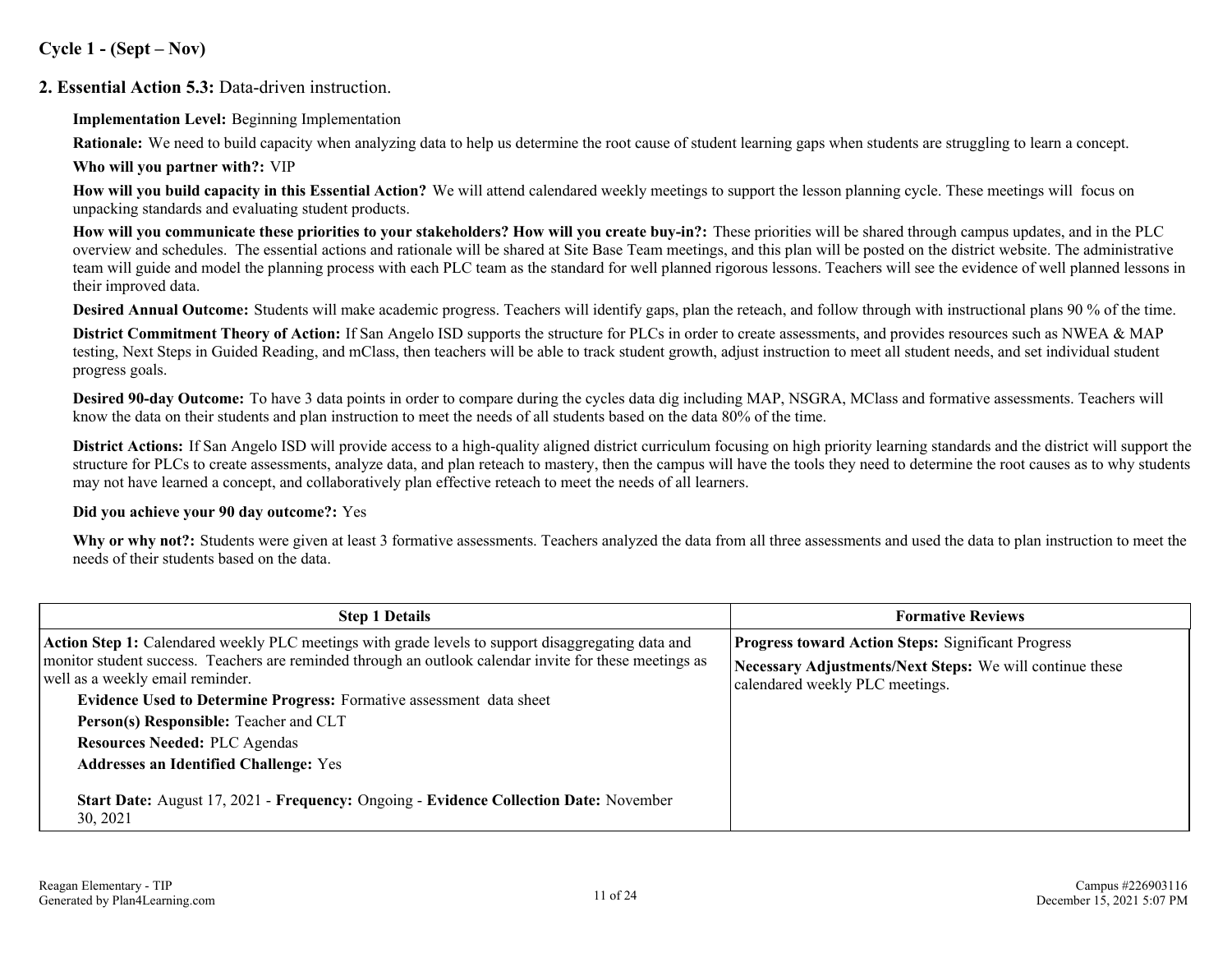| <b>Step 2 Details</b>                                                                                                                                                                                                                                                                                                                                                                                                                                                            | <b>Formative Reviews</b>                                                                                                                                             |  |  |  |  |
|----------------------------------------------------------------------------------------------------------------------------------------------------------------------------------------------------------------------------------------------------------------------------------------------------------------------------------------------------------------------------------------------------------------------------------------------------------------------------------|----------------------------------------------------------------------------------------------------------------------------------------------------------------------|--|--|--|--|
| Action Step 2: PLC's will analyze student work and identify trends in student misconceptions and<br>determine the root cause.<br><b>Evidence Used to Determine Progress: PLC agendas, lesson plans, and student data</b><br>Person(s) Responsible: Teacher and CLT<br><b>Resources Needed: Teacher Resource System (TRS)</b><br><b>Addresses an Identified Challenge: No</b><br>Start Date: August 17, 2021 - Frequency: Weekly - Evidence Collection Date: November 30,<br>2021 | <b>Progress toward Action Steps: Significant Progress</b><br>Necessary Adjustments/Next Steps: We will continue this during<br>calendared PLC meetings.              |  |  |  |  |
| <b>Step 3 Details</b>                                                                                                                                                                                                                                                                                                                                                                                                                                                            | <b>Formative Reviews</b>                                                                                                                                             |  |  |  |  |
| Action Step 3: Build in protected time for teachers to plan indepth lesson along with small group<br>instuction.<br><b>Evidence Used to Determine Progress: Lesson plans and Master Schedule</b><br>Person(s) Responsible: CLT<br><b>Resources Needed: Lesson Plan Teplate</b><br><b>Addresses an Identified Challenge: No</b><br><b>Start Date:</b> August 17, 2021 - Frequency: Weekly - Evidence Collection Date: November 30,<br>2021                                        | <b>Progress toward Action Steps: Significant Progress</b><br>Necessary Adjustments/Next Steps: We will continue to protect<br>teacher planning time on the calendar. |  |  |  |  |

**What challenges do you think you'll encounter in achieving desired campus or student outcomes for this cycle?:** Ensuring all teachers come to meetings with their data and have analyzed the data so they know the learning needs of their students. With the use of progress monitoring teachers will be able to address student learning gaps that will lead to student success.

**What specific action steps address these challenges?:** Action step 1 directly addresses this challenge because tracking the information from the calendar will let the CLT know who is getting the support they need through the PLC meetings.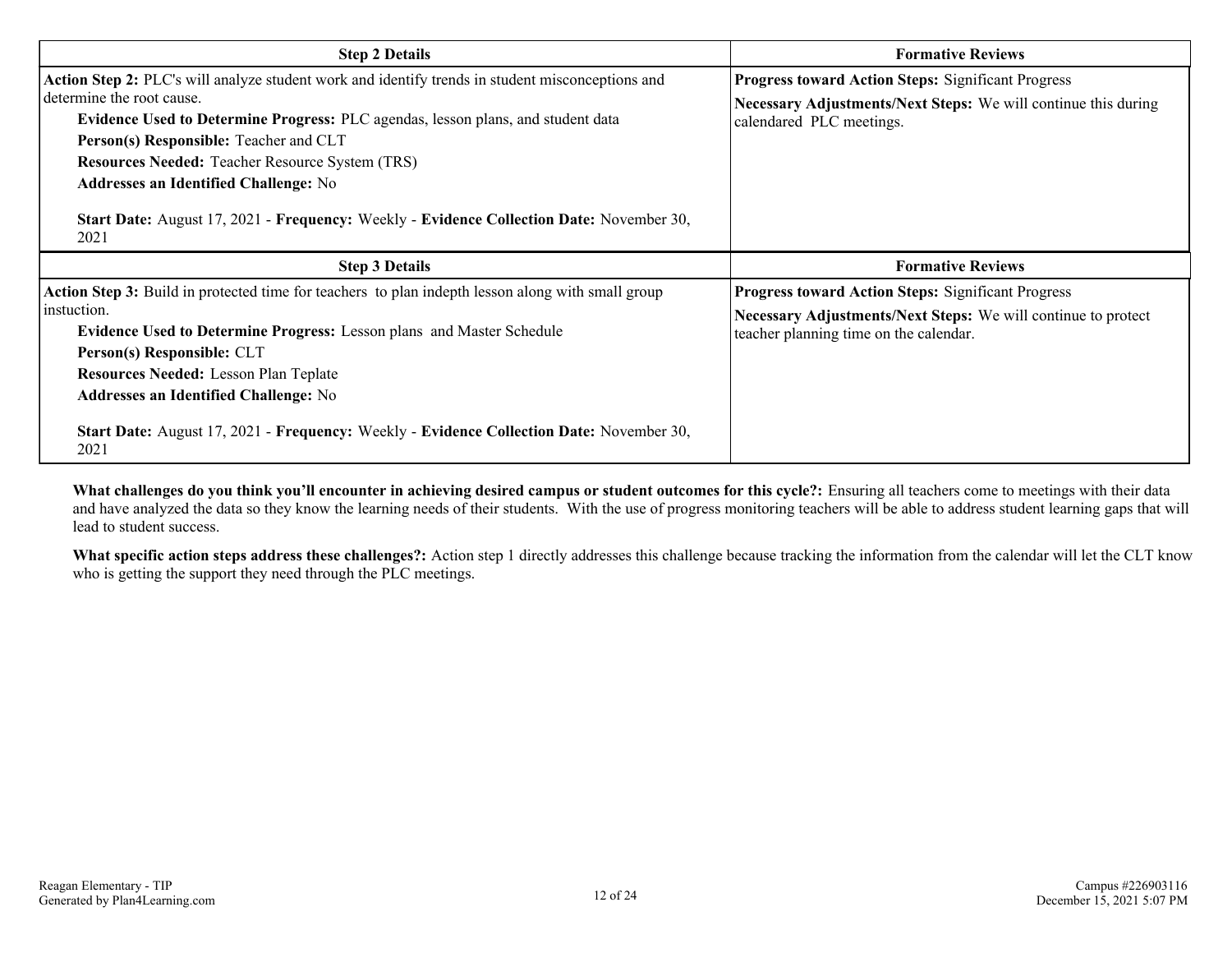### **Cycle 2 - (Dec – Feb)**

#### **Did you achieve your student performance data goals? Why or why not?:** None

**1. Essential Action 1.1:** Develop campus instructional leaders with clear roles and responsibilities.

**Implementation Level:** Planning for Implementation

**Rationale:** As the campus instructional leader, we need to evaluate our systems and structures in order to strengthen our leadership for needs of our school community.

**Who will you partner with?:** VIP

**How will you build capacity in this Essential Action?** We will clearly define the roles and responsibilities of all campus leaders to include scheduled time for observations/feedback of classroom instruction, PLCs, and key data meetings, and meet weekly with the DCIS, The Director of Campus Academic Success, or Engage2Learn for leadership coaching.

**How will you communicate these priorities to your stakeholders? How will you create buy-in?:** The CLT committee will be involved in the process of defining clear roles and responsibilities of those in leadership roles. We will share these roles and responsibilities with staff to gather feedback. rationale will be shared at Campus Improvement team meetings as well as at the public meeting when discussing accountability results.

**Desired Annual Outcome:** Members of the CLT will observe instruction, provide meaningful feedback, review lesson plans, and provide lesson plan feedback in targeted areas of improvement on a weekly basis 80% of the time.

**District Commitment Theory of Action:** If the district provides opportunities for ongoing support and coaching of principals and members of the CLT, then campus leadership will have the tools they need to support teachers on a consistent basis, thereby improving student outcomes.

**Desired 90-day Outcome:** CLT is observing teacher instruction, debriefing observations, reviewing lesson plans, and providing teachers, providing high-leverage PL and feedback weekly 75% of the time.

**District Actions:** Engage 2 Learn Coach, and Director of Campus Academic Success will observe campus operations and classroom instruction, and provide feedback and coaching to the principal and members of the ILT.

**Did you achieve your 90 day outcome?:** None

**Why or why not?:** None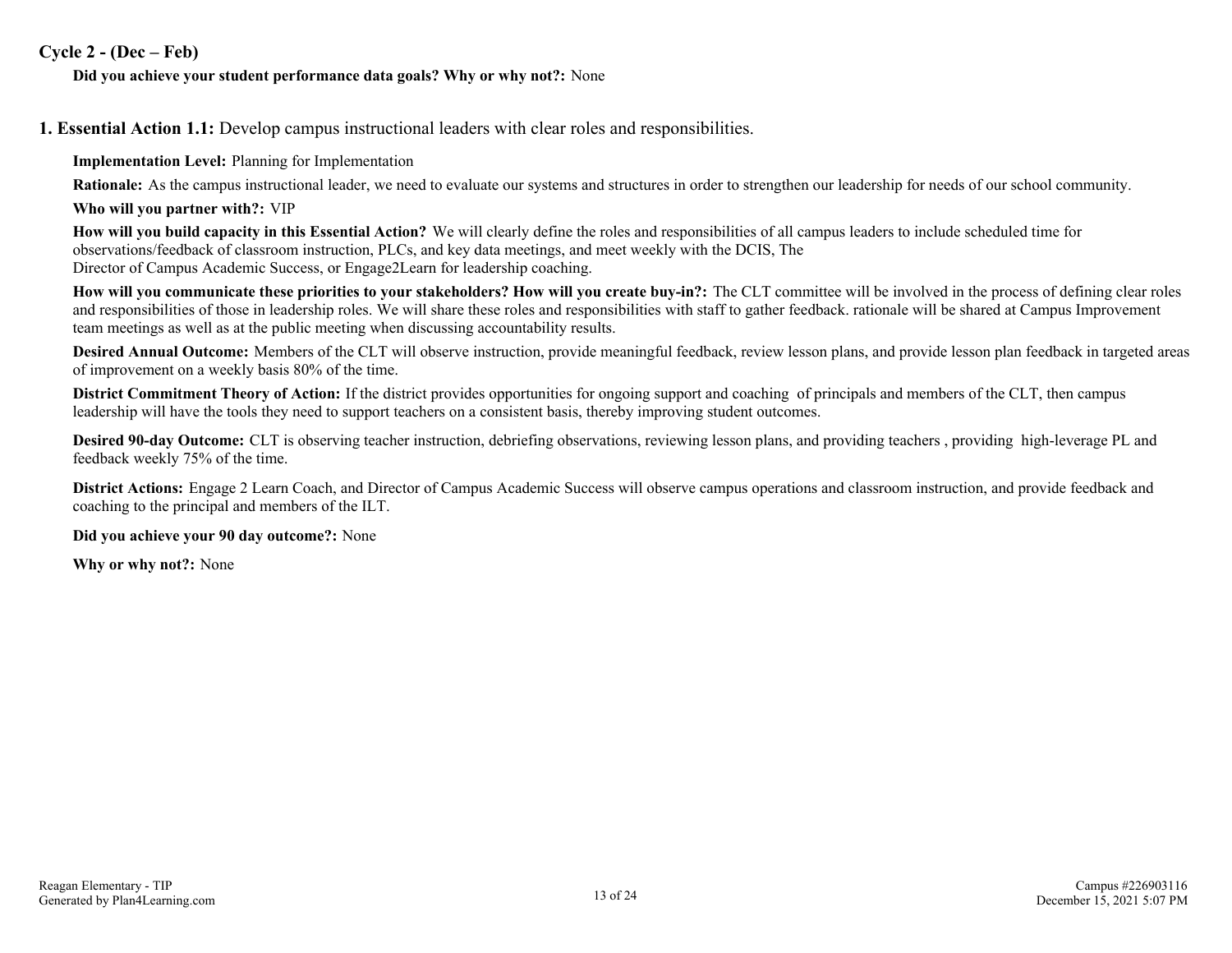| <b>Step 1 Details</b>                                                                                                                                                                                                                                                                                                                                                                                                                                                                                                                                                                                                                                                                                                                                                                                                                                                                                                                                                                                                                        | <b>Formative Reviews</b>                                                         |
|----------------------------------------------------------------------------------------------------------------------------------------------------------------------------------------------------------------------------------------------------------------------------------------------------------------------------------------------------------------------------------------------------------------------------------------------------------------------------------------------------------------------------------------------------------------------------------------------------------------------------------------------------------------------------------------------------------------------------------------------------------------------------------------------------------------------------------------------------------------------------------------------------------------------------------------------------------------------------------------------------------------------------------------------|----------------------------------------------------------------------------------|
| Action Step 1: The principal and CLT will use the system in place to track classroom observation data and<br>follow a schedule for leadership observations. The team will calibrate observations for discussion and<br>feedback to grow the skills of the team and help determine the campus PL needed. Leadership will track the<br>weekly calendar and adjust weekly by including make-up time in the schedule to ensure all staff has<br>observation/feedback of classroom instruction.<br>Evidence Used to Determine Progress: The CLT will follow the updated classroom<br>observation schedules to monitor classroom instruction. They will meet weekly to reflect on<br>classroom observation data and determine areas to focus on for improvement.<br>Person(s) Responsible: Principal, AP, Instructional Coach<br><b>Resources Needed: Observation Notes; Master Schedule</b><br><b>Addresses an Identified Challenge: Yes</b><br>Start Date: December 1, 2021 - Frequency: Weekly - Evidence Collection Date: February 25,<br>2022 | <b>Progress toward Action Steps:</b><br><b>Necessary Adjustments/Next Steps:</b> |
| <b>Step 2 Details</b>                                                                                                                                                                                                                                                                                                                                                                                                                                                                                                                                                                                                                                                                                                                                                                                                                                                                                                                                                                                                                        | <b>Formative Reviews</b>                                                         |
| Action Step 2: The CLT will use a clear, written, and measurable performance observation.<br>Evidence Used to Determine Progress: Weekly classroom observation form and PL evidence<br>Person(s) Responsible: Principal, AP, Instructional Coach<br><b>Resources Needed: Observation form</b><br>Addresses an Identified Challenge: No<br>Start Date: December 1, 2021 - Frequency: Weekly - Evidence Collection Date: February 25,<br>2022                                                                                                                                                                                                                                                                                                                                                                                                                                                                                                                                                                                                  | <b>Progress toward Action Steps:</b><br><b>Necessary Adjustments/Next Steps:</b> |
| <b>Step 3 Details</b>                                                                                                                                                                                                                                                                                                                                                                                                                                                                                                                                                                                                                                                                                                                                                                                                                                                                                                                                                                                                                        | <b>Formative Reviews</b>                                                         |
| Action Step 3: The CLT will follow meeting protocols that focus on student data and classroom evidence.<br>Evidence Used to Determine Progress: The CLT will develop meeting protocols that focus on<br>student data and classroom evidence.<br>Person(s) Responsible: CLT<br><b>Resources Needed: Agendas for meetings</b><br><b>Addresses an Identified Challenge: No</b>                                                                                                                                                                                                                                                                                                                                                                                                                                                                                                                                                                                                                                                                  | <b>Progress toward Action Steps:</b><br><b>Necessary Adjustments/Next Steps:</b> |
| Start Date: December 1, 2021 - Frequency: Ongoing - Evidence Collection Date: February<br>25, 2022                                                                                                                                                                                                                                                                                                                                                                                                                                                                                                                                                                                                                                                                                                                                                                                                                                                                                                                                           |                                                                                  |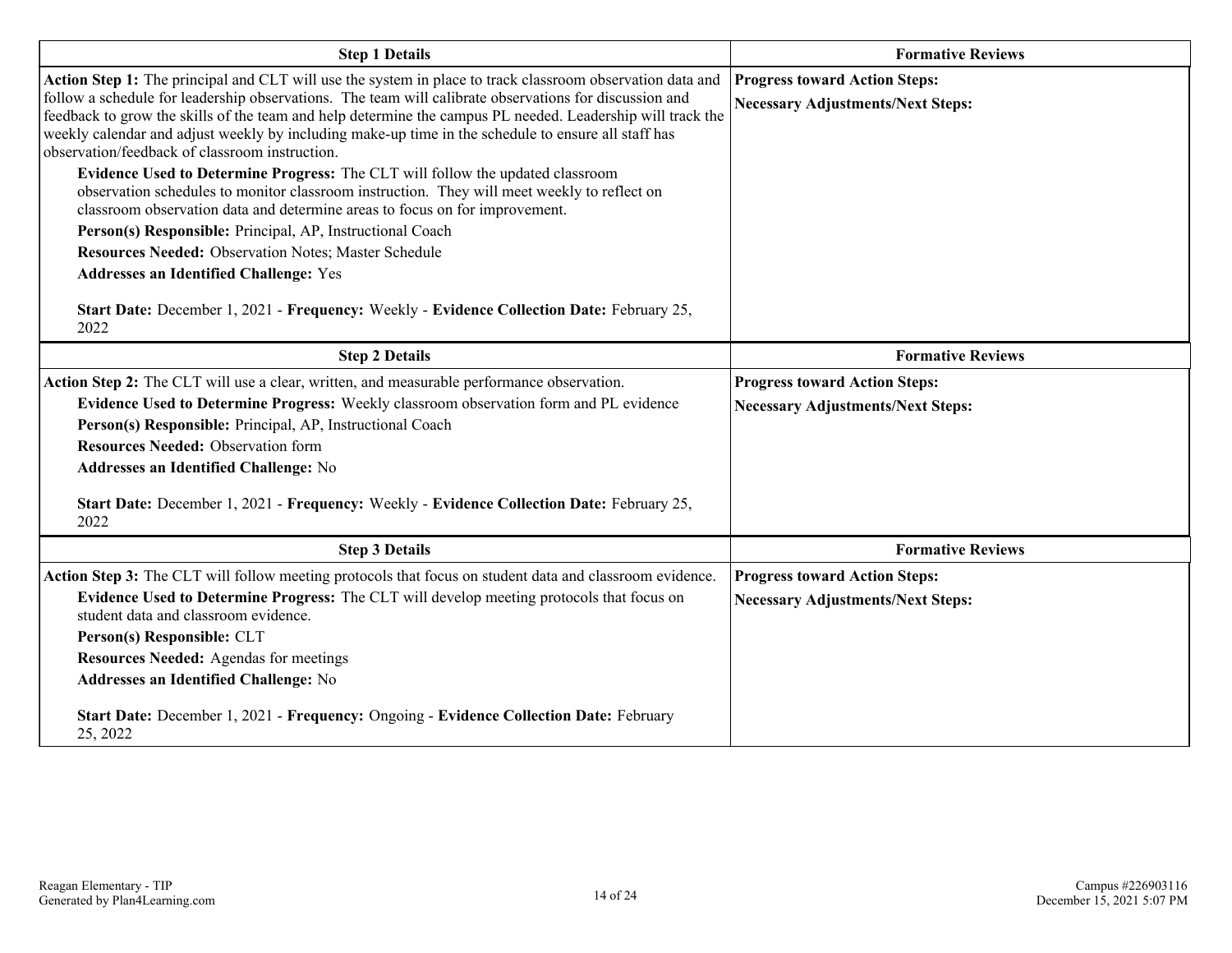| <b>Step 4 Details</b>                                                                              | <b>Formative Reviews</b>                 |  |  |  |  |
|----------------------------------------------------------------------------------------------------|------------------------------------------|--|--|--|--|
| Action Step 4: The CLT will participate in leadership coaching with a Vetted Improvement Provider. | <b>Progress toward Action Steps:</b>     |  |  |  |  |
| <b>Evidence Used to Determine Progress: Engage2Learn Badges</b>                                    | <b>Necessary Adjustments/Next Steps:</b> |  |  |  |  |
| Person(s) Responsible: CLT, Engage2Learn Coach, Campus Academic Success Coach                      |                                          |  |  |  |  |
| Resources Needed: Coaching Agenda, ESuite                                                          |                                          |  |  |  |  |
| <b>Addresses an Identified Challenge: None</b>                                                     |                                          |  |  |  |  |
| Start Date: December 1, 2021 - Frequency: Ongoing - Evidence Collection Date: February<br>25, 2022 |                                          |  |  |  |  |
| <b>Funding Sources:</b> Coaching for CLT members - 6200-Professional and contracted services       |                                          |  |  |  |  |

**What challenges do you think you'll encounter in achieving desired campus or student outcomes for this cycle?:** Building CLT skill in observation to identify PL and feedback.

**What specific action steps address these challenges?:** Step 1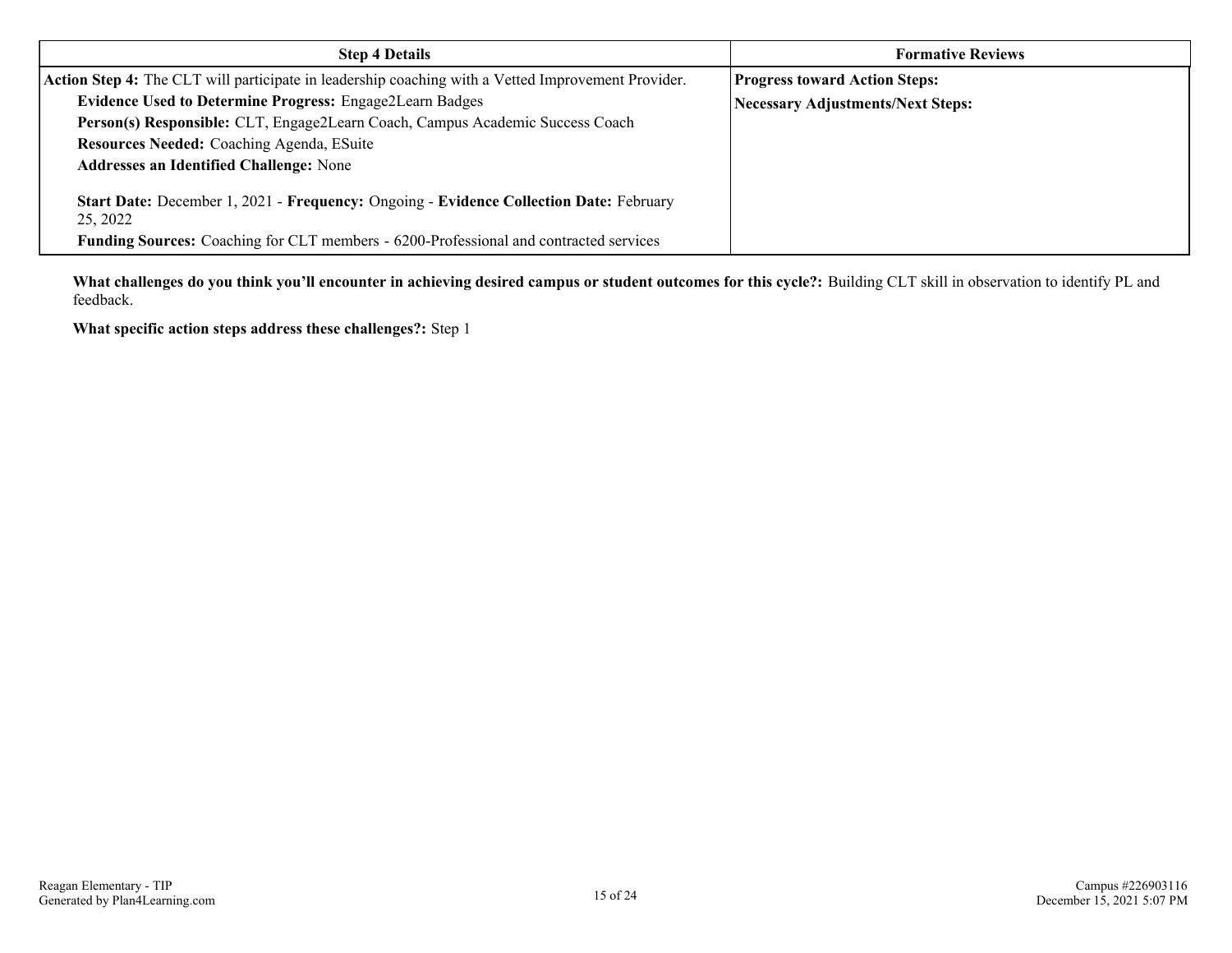**Cycle 2 - (Dec – Feb)**

**2. Essential Action 5.3:** Data-driven instruction.

**Implementation Level:** Beginning Implementation

**Rationale:** We need to build capacity when analyzing data to help us determine the root cause of student learning gaps when students are struggling to learn a concept. **Who will you partner with?:** VIP

**How will you build capacity in this Essential Action?** We will attend calendared weekly meetings to support the lesson planning cycle. These meetings will focus on unpacking standards and evaluating student products.

**How will you communicate these priorities to your stakeholders? How will you create buy-in?:** These priorities will be shared through campus updates, and in the PLC overview and schedules. The essential actions and rationale will be shared at Site Base Team meetings, and this plan will be posted on the district website. The administrative team will guide and model the planning process with each PLC team as the standard for well planned rigorous lessons. Teachers will see the evidence of well planned lessons in their improved data.

**Desired Annual Outcome:** Students will make academic progress. Teachers will identify gaps, plan the reteach, and follow through with instructional plans 90 % of the time.

**District Commitment Theory of Action:** If San Angelo ISD supports the structure for PLCs in order to create assessments, and provides resources such as NWEA & MAP testing, Next Steps in Guided Reading, and mClass, then teachers will be able to track student growth, adjust instruction to meet all student needs, and set individual student progress goals.

**Desired 90-day Outcome:** Teachers will know the data on their students and plan instruction to meet the needs of all students based on the data 85% of the time.

**District Actions:** SAISD will provide access to the resources need to track student progress.

**Did you achieve your 90 day outcome?:** None

**Why or why not?:** None

| <b>Step 1 Details</b>                                                                                                           | <b>Formative Reviews</b>                 |
|---------------------------------------------------------------------------------------------------------------------------------|------------------------------------------|
| Action Step 1: During PLC's Analyze student work and identify trends in student misconceptions and<br>determine the root cause. | <b>Progress toward Action Steps:</b>     |
| Evidence Used to Determine Progress: PLC agendas, lesson plans, and student data                                                | <b>Necessary Adjustments/Next Steps:</b> |
| Person(s) Responsible: Teacher and CLT                                                                                          |                                          |
| <b>Resources Needed: Student work samples</b>                                                                                   |                                          |
| <b>Addresses an Identified Challenge: No</b>                                                                                    |                                          |
| Start Date: December 1, 2021 - Frequency: Ongoing - Evidence Collection Date: February<br>25, 2022                              |                                          |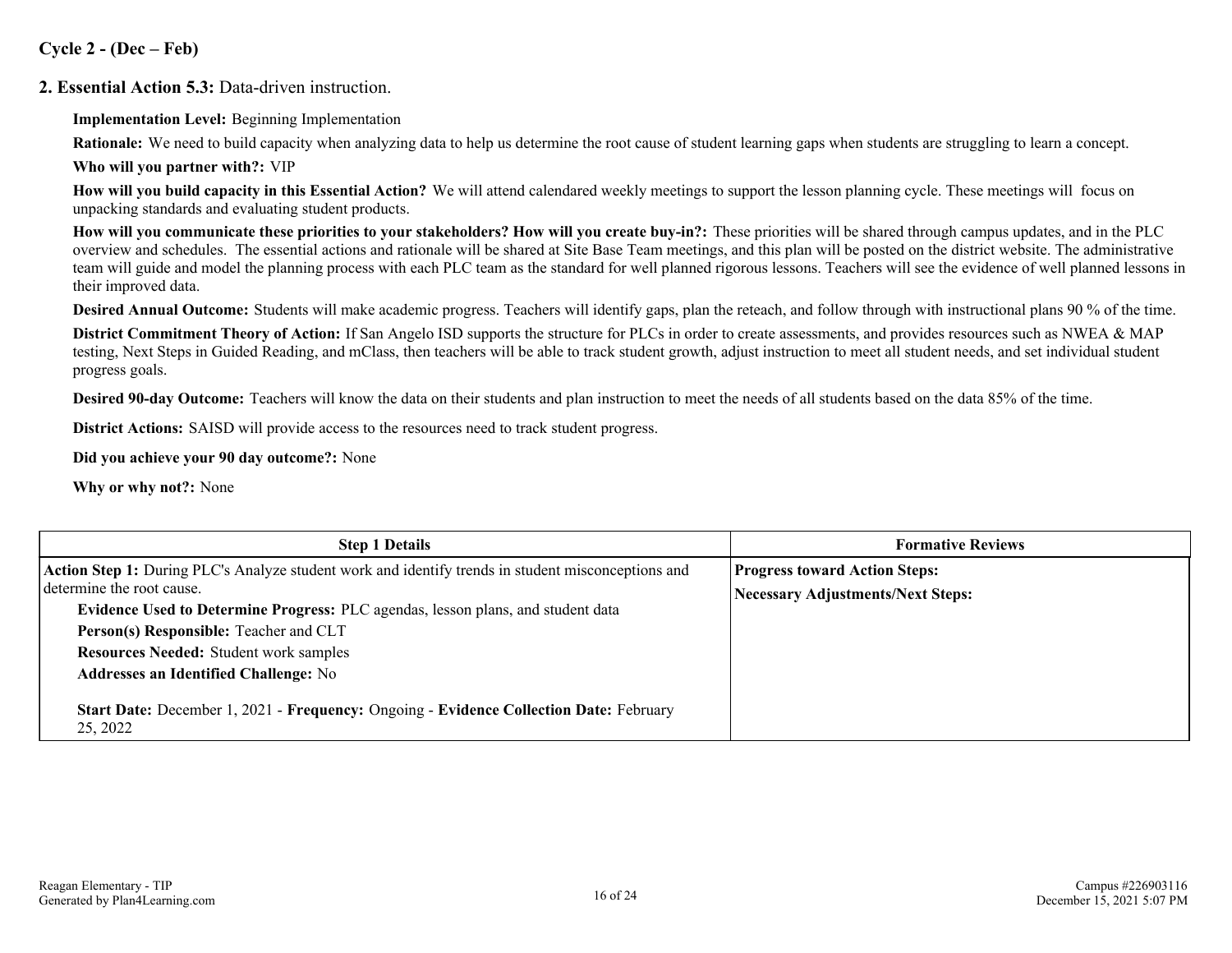| <b>Step 2 Details</b>                                                                                                                                                                                                                                                                                                                                                                                                                                                     | <b>Formative Reviews</b>                                                         |  |  |  |  |
|---------------------------------------------------------------------------------------------------------------------------------------------------------------------------------------------------------------------------------------------------------------------------------------------------------------------------------------------------------------------------------------------------------------------------------------------------------------------------|----------------------------------------------------------------------------------|--|--|--|--|
| Action Step 2: Build in protected time for teachers to plan indepth lesson along with small group<br>instuction.<br>Evidence Used to Determine Progress: Lesson plans and Master Schedule<br>Person(s) Responsible: CLT<br>Resources Needed: TRS, lesson plan template, data<br><b>Addresses an Identified Challenge: No</b><br>Start Date: December 1, 2021 - Frequency: Ongoing - Evidence Collection Date: February<br>25, 2022                                        | <b>Progress toward Action Steps:</b><br><b>Necessary Adjustments/Next Steps:</b> |  |  |  |  |
| <b>Step 3 Details</b>                                                                                                                                                                                                                                                                                                                                                                                                                                                     | <b>Formative Reviews</b>                                                         |  |  |  |  |
| Action Step 3: Calendared weekly PLC meetings with grade levels to support disaggregating data and<br>monitor and plan for student success. Teachers are reminded through an outlook calendar invite for these<br>meetings as well as a weekly email reminder.<br>Evidence Used to Determine Progress: Formative assessment data sheet<br>Person(s) Responsible: Teacher and CLT<br><b>Resources Needed: PLC Agendas</b><br><b>Addresses an Identified Challenge: Yes</b> | <b>Progress toward Action Steps:</b><br><b>Necessary Adjustments/Next Steps:</b> |  |  |  |  |
| Start Date: December 1, 2021 - Frequency: Ongoing - Evidence Collection Date: February<br>25, 2022                                                                                                                                                                                                                                                                                                                                                                        |                                                                                  |  |  |  |  |

**What challenges do you think you'll encounter in achieving desired campus or student outcomes for this cycle?:** Missing gaps in instruction.

**What specific action steps address these challenges?:** Action Step 3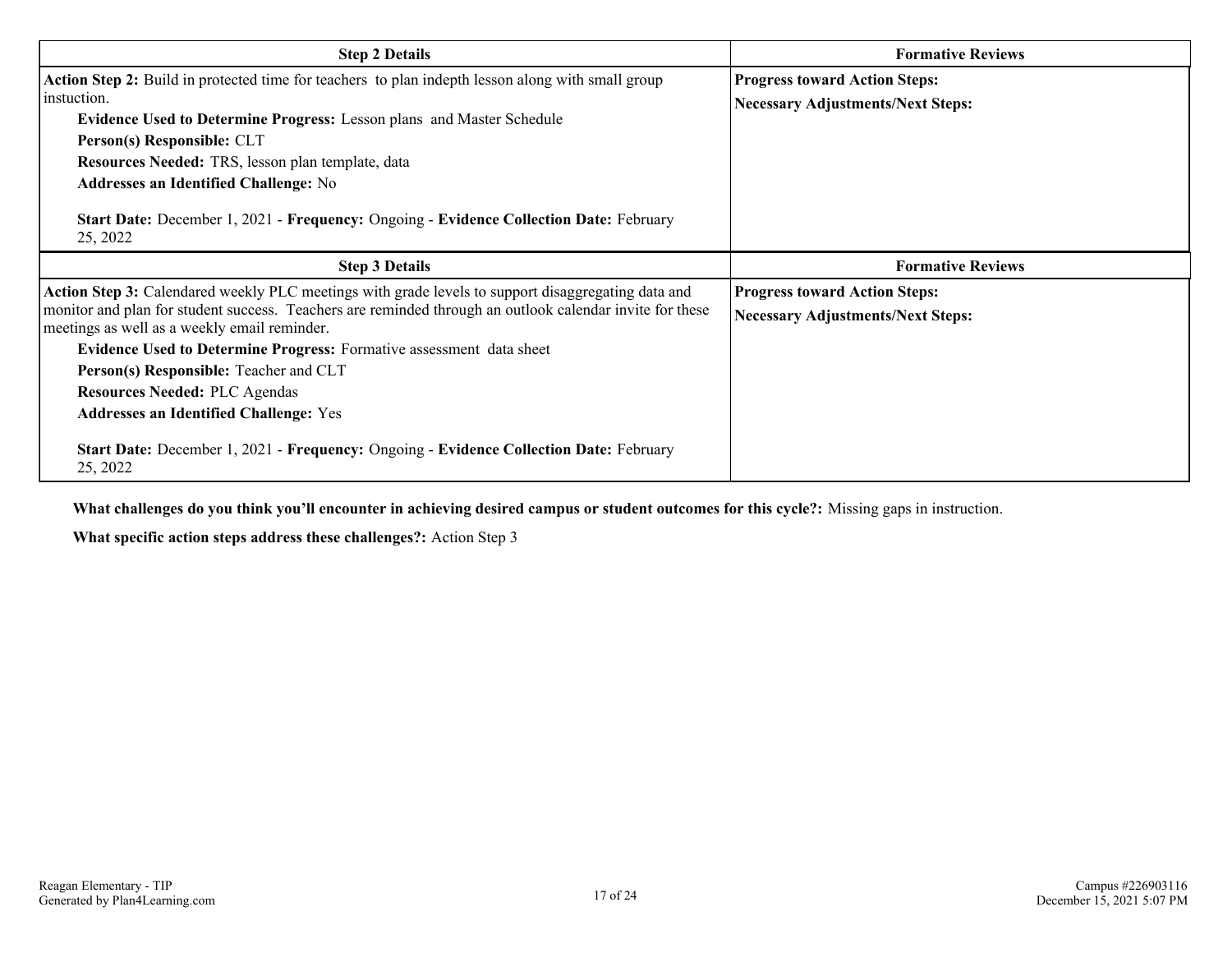### **Cycle 3 - (Mar – May)**

#### **Did you achieve your student performance data goals? Why or why not?:** None

**1. Essential Action 1.1:** Develop campus instructional leaders with clear roles and responsibilities.

**Implementation Level:** Planning for Implementation

**Rationale:** As the campus instructional leader, we need to evaluate our systems and structures in order to strengthen our leadership for needs of our school community.

**Who will you partner with?:** VIP

**How will you build capacity in this Essential Action?** We will clearly define the roles and responsibilities of all campus leaders to include scheduled time for observations/feedback of classroom instruction, PLCs, and key data meetings, and meet weekly with the DCIS, The Director of Campus Academic Success, or Engage2Learn for leadership coaching.

**How will you communicate these priorities to your stakeholders? How will you create buy-in?:** The CLT committee will be involved in the process of defining clear roles and responsibilities of those in leadership roles. We will share these roles and responsibilities with staff to gather feedback. rationale will be shared at Campus Improvement team meetings as well as at the public meeting when discussing accountability results.

**Desired Annual Outcome:** Members of the CLT will observe instruction, provide meaningful feedback, review lesson plans, and provide lesson plan feedback in targeted areas of improvement on a weekly basis 80% of the time.

**District Commitment Theory of Action:** If the district provides opportunities for ongoing support and coaching of principals and members of the CLT, then campus leadership will have the tools they need to support teachers on a consistent basis, thereby improving student outcomes.

**Desired 90-day Outcome:** CLT is observing teacher instruction, debriefing observations, reviewing lesson plans, and providing teachers, providing high-leverage PL and feedback weekly 80% of the time.

**District Actions:** None

**Did you achieve your 90 day outcome?:** None

**Why or why not?:** None

**Did you achieve your annual outcome? Why or why not?:** None

**What challenges do you think you'll encounter in achieving desired campus or student outcomes for this cycle?:** None

**What specific action steps address these challenges?:** None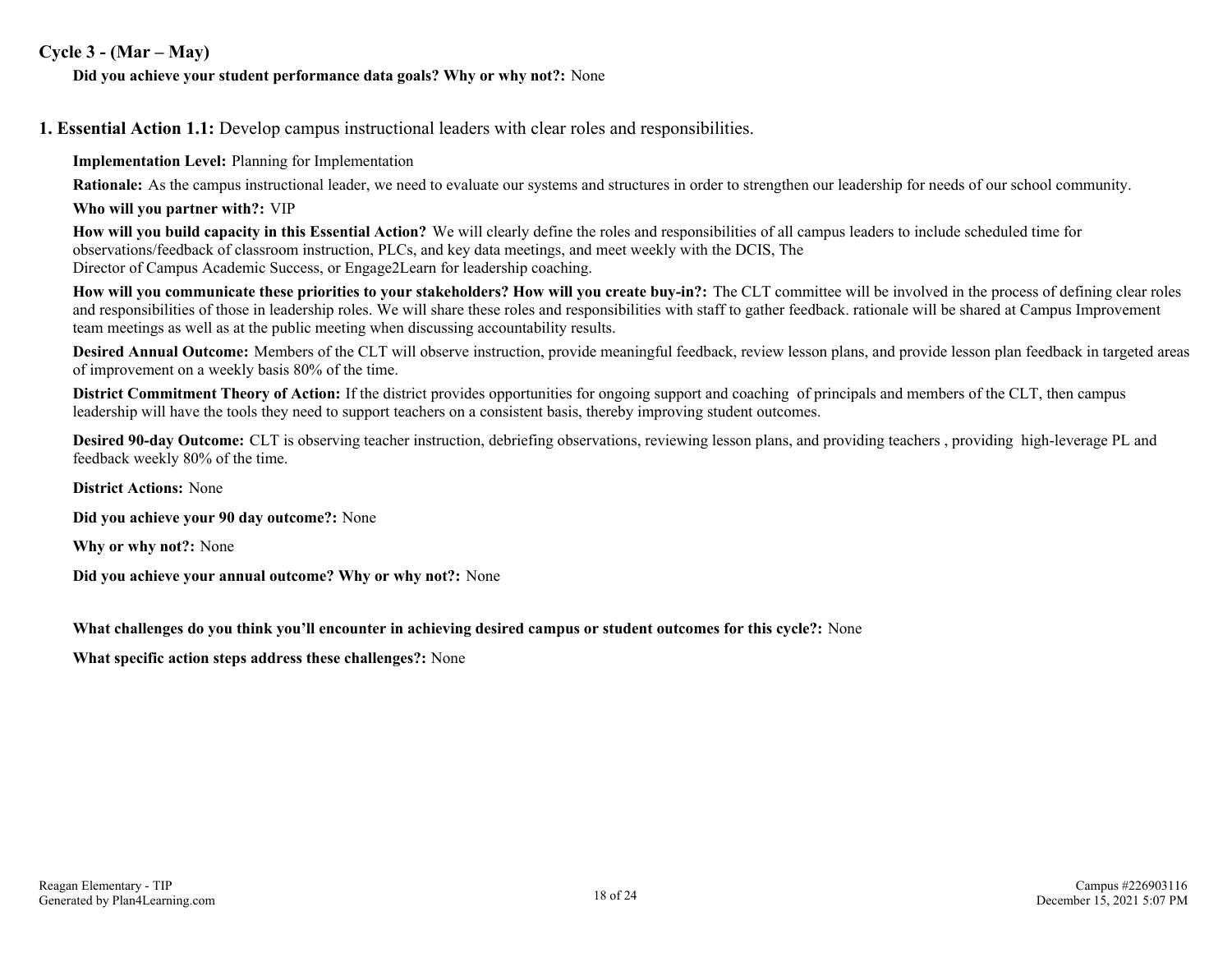### **Cycle 3 - (Mar – May)**

**2. Essential Action 5.3:** Data-driven instruction.

**Implementation Level:** Beginning Implementation

**Rationale:** We need to build capacity when analyzing data to help us determine the root cause of student learning gaps when students are struggling to learn a concept. **Who will you partner with?:** VIP

**How will you build capacity in this Essential Action?** We will attend calendared weekly meetings to support the lesson planning cycle. These meetings will focus on unpacking standards and evaluating student products.

**How will you communicate these priorities to your stakeholders? How will you create buy-in?:** These priorities will be shared through campus updates, and in the PLC overview and schedules. The essential actions and rationale will be shared at Site Base Team meetings, and this plan will be posted on the district website. The administrative team will guide and model the planning process with each PLC team as the standard for well planned rigorous lessons. Teachers will see the evidence of well planned lessons in their improved data.

**Desired Annual Outcome:** Students will make academic progress. Teachers will identify gaps, plan the reteach, and follow through with instructional plans 90 % of the time.

**District Commitment Theory of Action:** If San Angelo ISD supports the structure for PLCs in order to create assessments, and provides resources such as NWEA & MAP testing, Next Steps in Guided Reading, and mClass, then teachers will be able to track student growth, adjust instruction to meet all student needs, and set individual student progress goals.

**Desired 90-day Outcome:** Teachers will know the data on their students and plan instruction to meet the needs of all students based on the data 90% of the time.

**District Actions:** None

**Did you achieve your 90 day outcome?:** None

**Why or why not?:** None

**Did you achieve your annual outcome? Why or why not?:** None

**What challenges do you think you'll encounter in achieving desired campus or student outcomes for this cycle?:** None

**What specific action steps address these challenges?:** None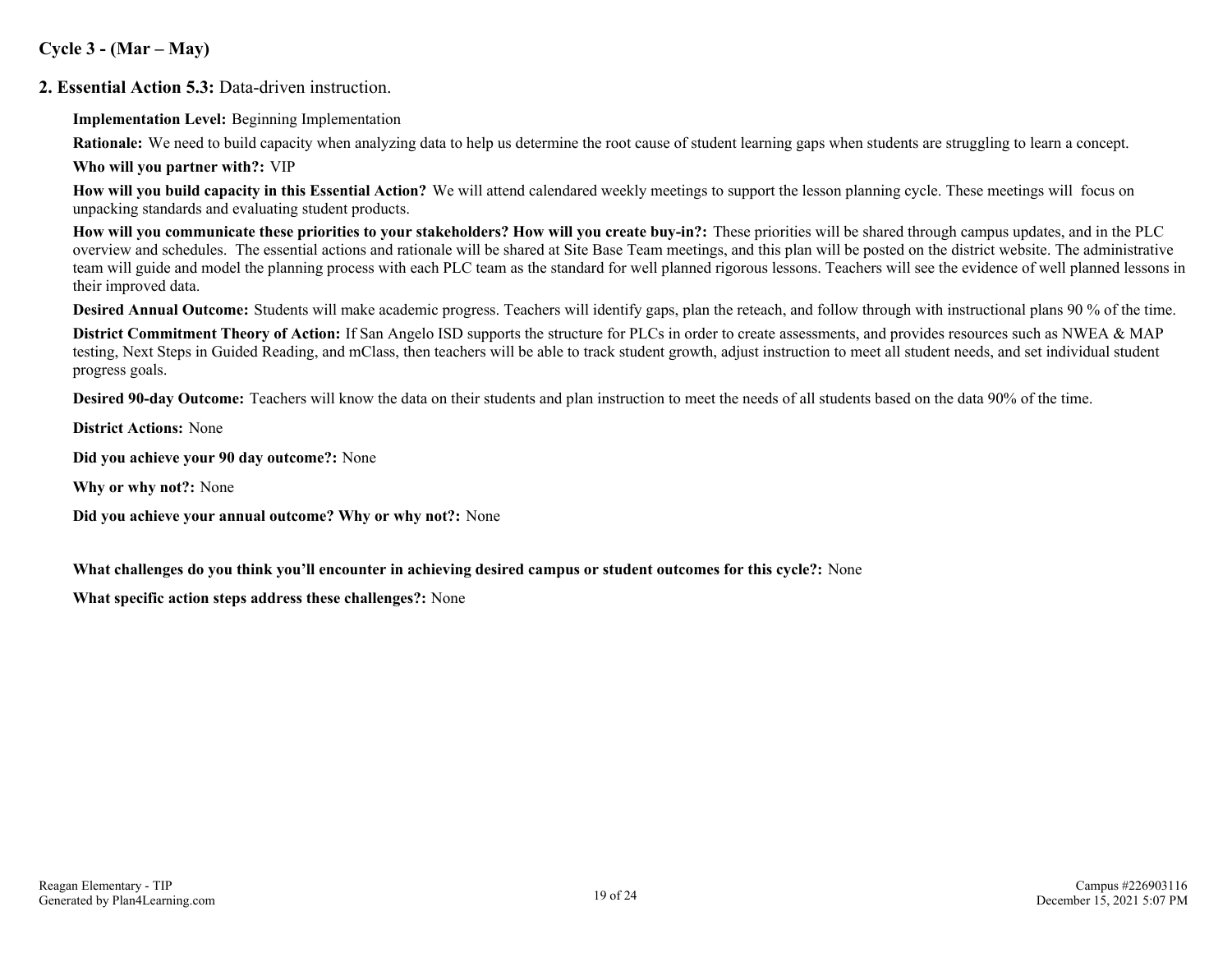**Cycle 4 - (Jun – Aug)**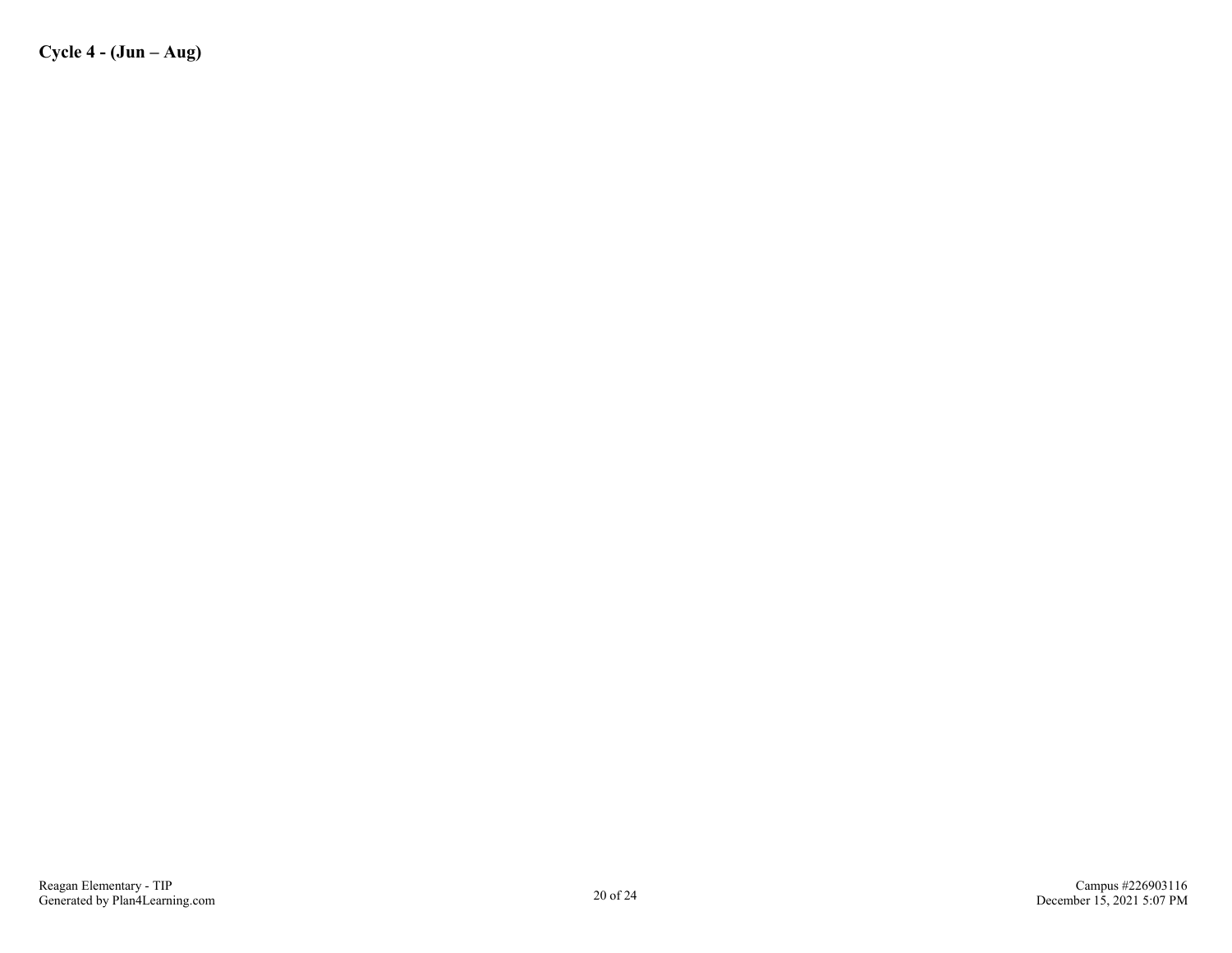## **Campus Grant Funding Summary**

| 6100-Payroll                                             |                                                                                          |                |                                           |                                           |               |  |  |  |  |
|----------------------------------------------------------|------------------------------------------------------------------------------------------|----------------|-------------------------------------------|-------------------------------------------|---------------|--|--|--|--|
| Cycle                                                    | <b>Account Code</b><br><b>Essential Action</b><br><b>Step</b><br><b>Resources Needed</b> |                |                                           |                                           |               |  |  |  |  |
|                                                          |                                                                                          |                |                                           |                                           | \$0.00        |  |  |  |  |
|                                                          |                                                                                          |                |                                           | Sub-Total                                 | \$0.00        |  |  |  |  |
| <b>Budgeted Budget Object Code Amount</b><br>\$19,526.00 |                                                                                          |                |                                           |                                           |               |  |  |  |  |
| \$19,526.00<br>+/- Difference                            |                                                                                          |                |                                           |                                           |               |  |  |  |  |
|                                                          |                                                                                          |                | 6200-Professional and contracted services |                                           |               |  |  |  |  |
| Cycle                                                    | <b>Essential Action</b>                                                                  | <b>Step</b>    | <b>Resources Needed</b>                   | <b>Account Code</b>                       | Amount        |  |  |  |  |
| $\mathbf{1}$                                             | $\mathbf{1}$                                                                             | $\overline{4}$ | Coaching for CLT members                  |                                           | \$21,031.00   |  |  |  |  |
| $\overline{2}$                                           | 1                                                                                        | $\overline{4}$ | Coaching for CLT members                  |                                           | \$0.00        |  |  |  |  |
|                                                          |                                                                                          |                |                                           | Sub-Total                                 | \$21,031.00   |  |  |  |  |
|                                                          |                                                                                          |                |                                           | <b>Budgeted Budget Object Code Amount</b> | \$47,540.00   |  |  |  |  |
|                                                          |                                                                                          |                |                                           | +/- Difference                            | \$26,509.00   |  |  |  |  |
|                                                          |                                                                                          |                | 6300-Supplies and materials               |                                           |               |  |  |  |  |
| Cycle                                                    | <b>Essential Action</b>                                                                  | <b>Step</b>    | <b>Resources Needed</b>                   | <b>Account Code</b>                       | <b>Amount</b> |  |  |  |  |
|                                                          |                                                                                          |                |                                           |                                           | \$0.00        |  |  |  |  |
|                                                          |                                                                                          |                |                                           | <b>Sub-Total</b>                          | \$0.00        |  |  |  |  |
|                                                          |                                                                                          |                |                                           | <b>Budgeted Budget Object Code Amount</b> | \$16,979.00   |  |  |  |  |
| \$16,979.00<br>+/- Difference                            |                                                                                          |                |                                           |                                           |               |  |  |  |  |
|                                                          |                                                                                          |                | 6400-Other operating costs                |                                           |               |  |  |  |  |
| Cycle                                                    | <b>Essential Action</b>                                                                  | <b>Step</b>    | <b>Resources Needed</b>                   | <b>Account Code</b>                       | Amount        |  |  |  |  |
|                                                          |                                                                                          |                |                                           |                                           | \$0.00        |  |  |  |  |
|                                                          |                                                                                          |                |                                           | Sub-Total                                 | \$0.00        |  |  |  |  |
|                                                          |                                                                                          |                |                                           | <b>Budgeted Budget Object Code Amount</b> | \$849.00      |  |  |  |  |
|                                                          |                                                                                          |                |                                           | +/- Difference                            | \$849.00      |  |  |  |  |
|                                                          |                                                                                          |                | <b>6600-Capital Outlay</b>                |                                           |               |  |  |  |  |
| Cycle                                                    | <b>Essential Action</b>                                                                  | <b>Step</b>    | <b>Resources Needed</b>                   | <b>Account Code</b>                       | Amount        |  |  |  |  |
|                                                          |                                                                                          |                |                                           |                                           | \$0.00        |  |  |  |  |
| Sub-Total                                                |                                                                                          |                |                                           |                                           |               |  |  |  |  |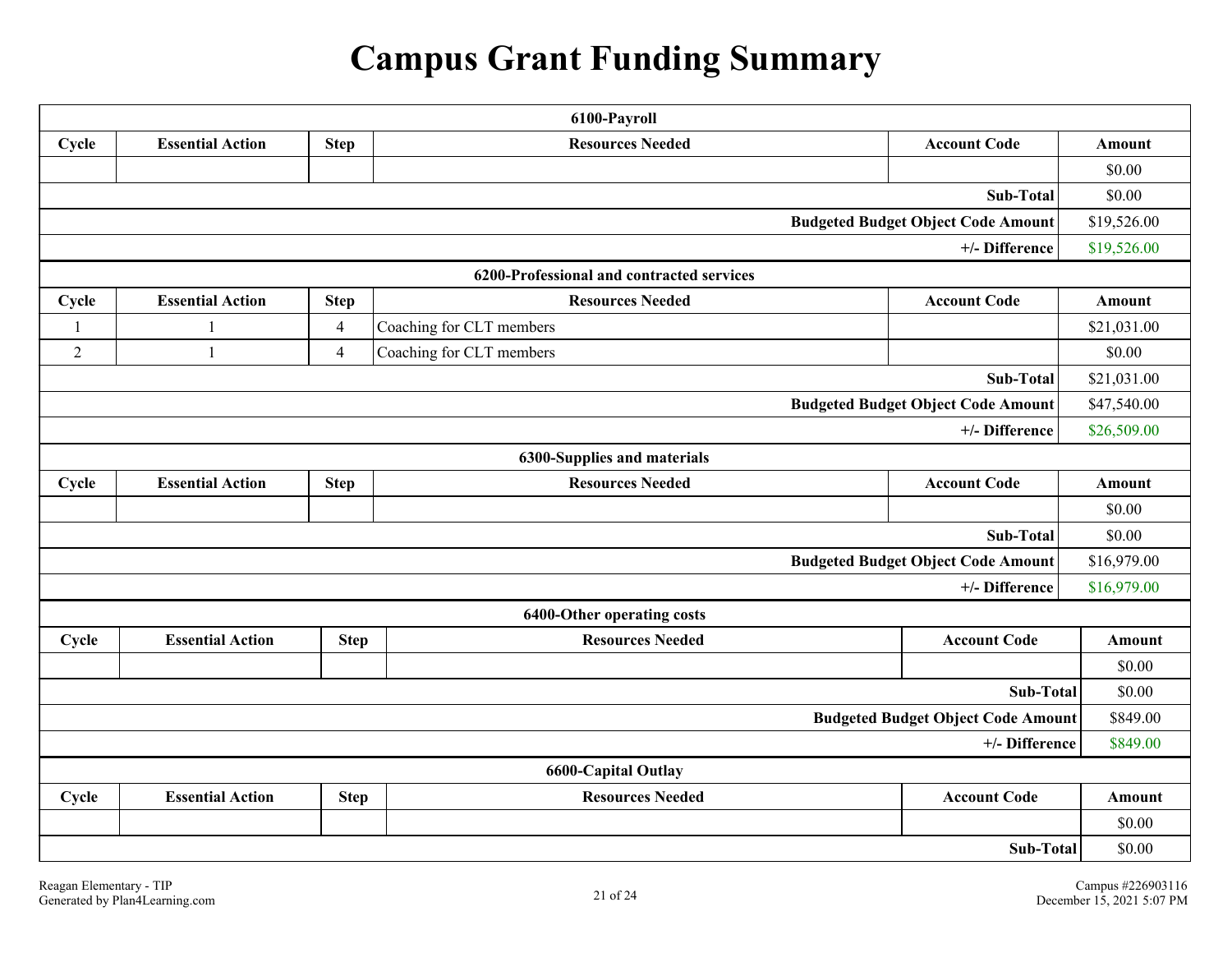| <b>6600-Capital Outlay</b> |                                                                                          |             |                         |                                           |        |  |  |  |
|----------------------------|------------------------------------------------------------------------------------------|-------------|-------------------------|-------------------------------------------|--------|--|--|--|
| Cycle                      | <b>Step</b><br><b>Resources Needed</b><br><b>Essential Action</b><br><b>Account Code</b> |             |                         |                                           |        |  |  |  |
|                            |                                                                                          |             |                         | <b>Budgeted Budget Object Code Amount</b> | \$0.00 |  |  |  |
|                            |                                                                                          |             |                         | +/- Difference                            | \$0.00 |  |  |  |
|                            |                                                                                          |             | <b>Indirect Costs</b>   |                                           |        |  |  |  |
| Cycle                      | <b>Essential Action</b>                                                                  | <b>Step</b> | <b>Resources Needed</b> | <b>Account Code</b>                       | Amount |  |  |  |
|                            |                                                                                          |             |                         |                                           | \$0.00 |  |  |  |
|                            |                                                                                          |             |                         | Sub-Total                                 | \$0.00 |  |  |  |
|                            |                                                                                          |             |                         | <b>Budgeted Budget Object Code Amount</b> | \$0.00 |  |  |  |
| +/- Difference             |                                                                                          |             |                         |                                           |        |  |  |  |
| <b>Grand Total</b>         |                                                                                          |             |                         |                                           |        |  |  |  |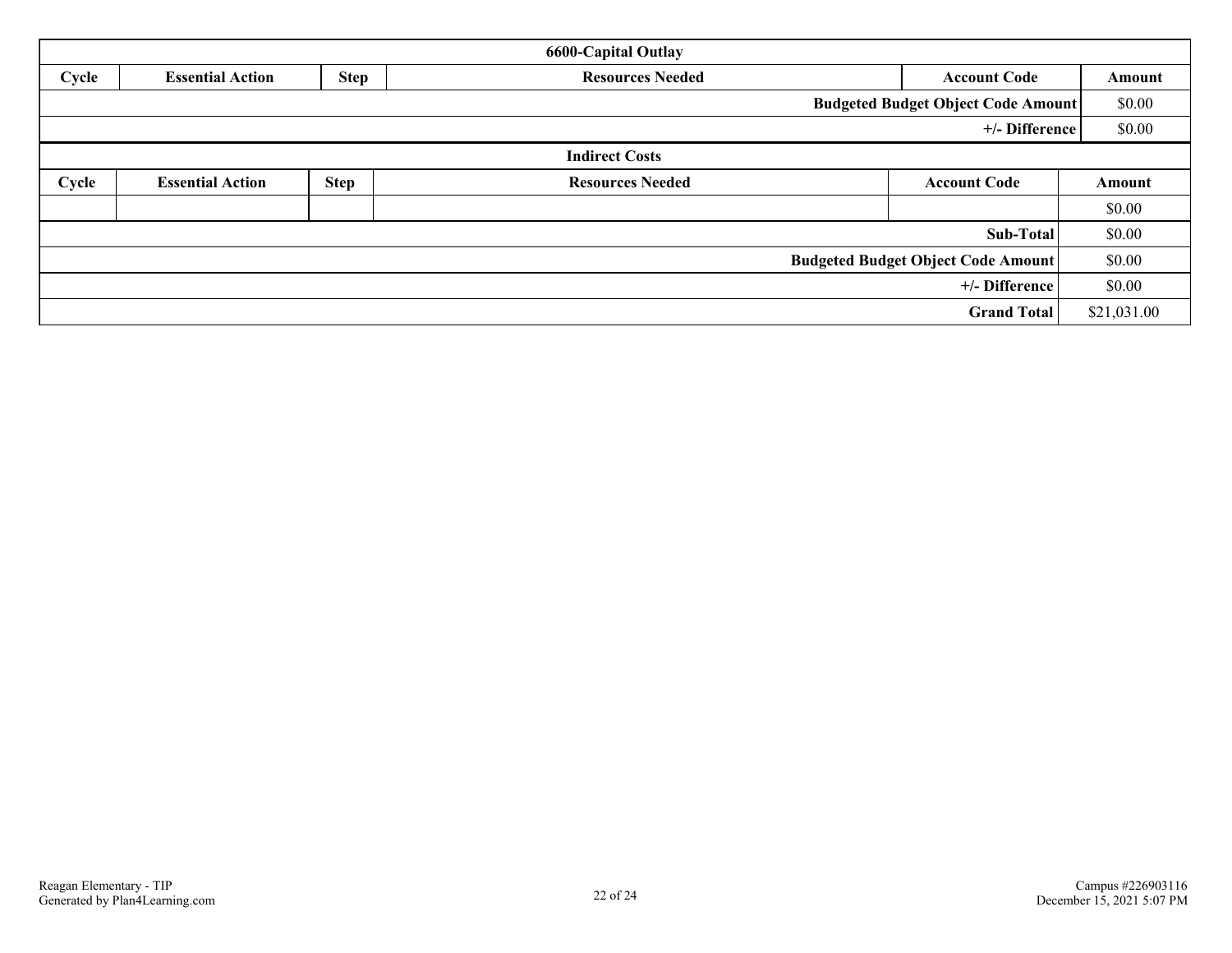| <b>Student Data</b> |         |                                                   |       |                                 |             |                   |                  |                |       |                    |                   |                          |                    |                          |                          |                   |                          |  |
|---------------------|---------|---------------------------------------------------|-------|---------------------------------|-------------|-------------------|------------------|----------------|-------|--------------------|-------------------|--------------------------|--------------------|--------------------------|--------------------------|-------------------|--------------------------|--|
|                     |         |                                                   |       |                                 |             |                   | % of Assessments |                |       |                    |                   |                          |                    |                          |                          |                   |                          |  |
| Core                |         | <b>Sub Metrics</b>                                | Grade | <b>Student</b>                  | Subject     | Performance       | <b>Summative</b> | 2019           | 2021  | 2021 Participation |                   | Cycle 1                  |                    |                          | Cycle 2                  |                   | 2022 Accountability Goal |  |
| <b>Metrics</b>      |         |                                                   | Group | <b>Tested</b>                   | Level       | <b>Assessment</b> | <b>Results</b>   | <b>Results</b> | Rates | Assessment<br>Type | Formative<br>Goal | Actual<br><b>Results</b> | Assessment<br>Type | Formative<br>Goal        | Actual<br><b>Results</b> | Summative<br>Goal | Actual<br><b>Results</b> |  |
|                     |         |                                                   | All   | All                             | Reading     | Approaches        | <b>STAAR</b>     | 60             | 53    | 95                 | <b>MAP</b>        | 55                       | 48                 | <b>MAP</b>               | 58                       |                   | 65                       |  |
|                     |         |                                                   | All   | All                             | Reading     | Meets             | <b>STAAR</b>     | 32             | 31    | 95                 | <b>MAP</b>        | 32                       | 18                 | <b>MAP</b>               | 34                       |                   | 35                       |  |
|                     |         |                                                   | All   | All                             | Reading     | Masters           | <b>STAAR</b>     | $\mathbf{z}$   | 10    | 95                 | <b>MAP</b>        | 10                       | $\mathbf{Q}$       | <b>MAP</b>               | 11                       |                   | 12                       |  |
|                     |         |                                                   | All   | All                             | Mathematics | Approaches        | <b>STAAR</b>     | 65             | 50    | 95                 | <b>MAP</b>        | 52                       | 38                 | <b>MAP</b>               | 55                       |                   | 65                       |  |
|                     |         |                                                   | All   | All                             | Mathematics | Meets             | <b>STAAR</b>     | 36             | 33    | 95                 | <b>MAP</b>        | 34                       | 14                 | MAP                      | 35                       |                   | 36                       |  |
|                     |         | 1. Domain # of Students at Approaches, Meets, and | All   | All                             | Mathematics | Masters           | <b>STAAR</b>     | 15             | 10    | 95                 | <b>MAP</b>        | 11                       |                    | <b>MAP</b>               | 12                       |                   | 13                       |  |
|                     |         | Masters                                           | All   | All                             | Science     | Approaches        | <b>STAAR</b>     | 40             | 48    | 92                 | <b>MAP</b>        | 50                       | 43                 | <b>MAP</b>               | 53                       |                   | 65                       |  |
|                     |         |                                                   | All   | All                             | Science     | Meets             | <b>STAAR</b>     | 23             | 20    | 92                 | <b>MAP</b>        | 21                       | 8                  | <b>MAP</b>               | 22                       |                   | 23                       |  |
|                     |         |                                                   | All   | All                             | Science     | Masters           | <b>STAAR</b>     | $\Omega$       |       | 92                 | <b>MAP</b>        |                          | $\Omega$           | <b>MAP</b>               |                          |                   |                          |  |
|                     |         |                                                   | All   | All                             | Writing     | Approaches        | <b>STAAR</b>     | 63             | 41    | 100                | <b>MAP</b>        | 50                       | 48                 | <b>MAP</b>               | 55                       |                   |                          |  |
|                     |         |                                                   | All   | All                             | Writing     | Meets             | <b>STAAR</b>     | 28             | 24    | 100                | <b>MAP</b>        | 23                       | 18                 | <b>MAP</b>               | 24                       |                   |                          |  |
|                     |         |                                                   | All   | All                             | Writing     | Masters           | <b>STAAR</b>     | $\overline{ }$ |       | 100                | <b>MAP</b>        |                          | $\mathbf{Q}$       | <b>MAP</b>               | 6                        |                   |                          |  |
| 2. Domain           | Focus 1 | <b>Academic Growth Status</b>                     | All   | <b>All Students</b>             | Reading     | NA                | <b>STAAR</b>     | 60             | 53    | 95                 | <b>MAP</b>        | 55                       | 63                 | Released<br><b>STAAR</b> | 60                       |                   | 63                       |  |
|                     | Focus 2 | <b>Academic Growth Status</b>                     | All   | <b>All Students Mathematics</b> |             | NA                | <b>STAAR</b>     | 65             | 50    | 95                 | <b>MAP</b>        | 55                       | 64                 | Released<br><b>STAAR</b> | 57                       |                   | 60                       |  |